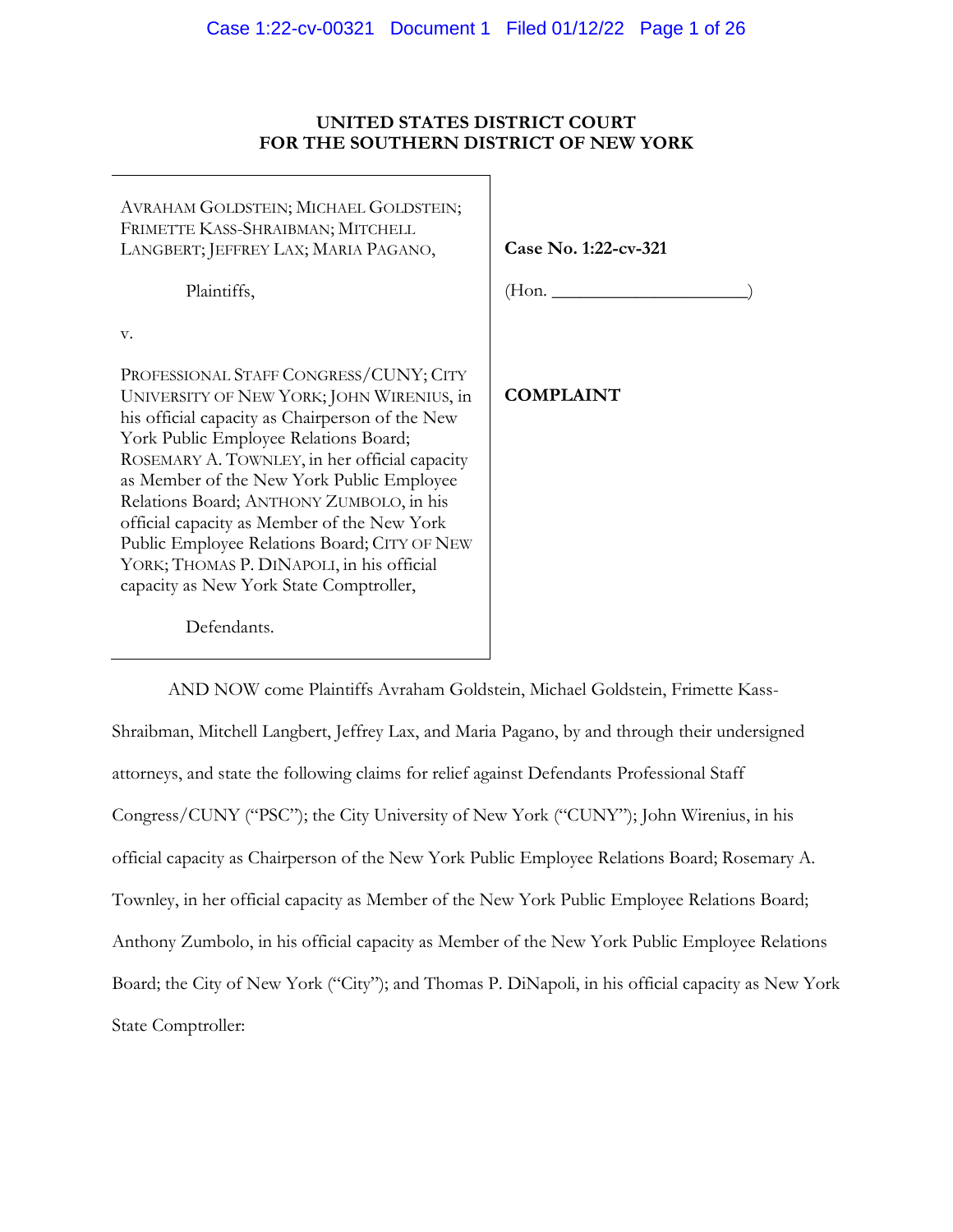#### **SUMMARY OF THE CASE**

1. Plaintiffs are faculty of CUNY who strongly object to being exclusively represented by PSC and forced to associate with other employees within their assigned bargaining unit. They object to being forced to associate with PSC in any manner, to having PSC speak for them in any manner, and to providing support to PSC in any form.

2. Plaintiffs have all chosen to resign their memberships in PSC due to their opposition to its representation of them, based largely on its ideological and political advocacy, which they abhor, as well as its representation of them in their employment.

3. All but one of the plaintiffs are Jewish, and several of them resigned from PSC following its adoption in June 2021 of a "Resolution in Support of the Palestinian People" ("Resolution") that Plaintiffs view as anti-Semitic, anti-Jewish, and anti-Israel. Since the Resolution, PSC has continued to advocate positions and take actions that Plaintiffs believe to be anti-Semitic, anti-Jewish, and anti-Israel, in a manner that harms the Jewish plaintiffs and singles them out for opprobrium, hatred, and harassment based on their religious, ethnic, and/or moral beliefs and identity. Because of this, they have no faith and confidence in PSC's ability to represent them as their exclusive, fiduciary representative, and they desire to end such forced representation.

4. Despite Plaintiffs' resignations from membership in PSC, Defendants PSC, CUNY, Wirenius, Townley, and Zumbolo, acting in concert and under color of state law, force all Plaintiffs to continue to utilize PSC as their exclusive bargaining representative. Thus, under color of state law, Plaintiffs are forced to remain part of a bargaining unit that is represented exclusively by PSC and are forced to associate with PSC and other employees within the bargaining unit.

5. Plaintiffs bring this civil rights action pursuant to 42 U.S.C. § 1983 for declaratory, injunctive, and monetary relief to redress and to prevent the ongoing deprivation of rights, privileges, and/or immunities under the First and Fourteenth Amendments to the United States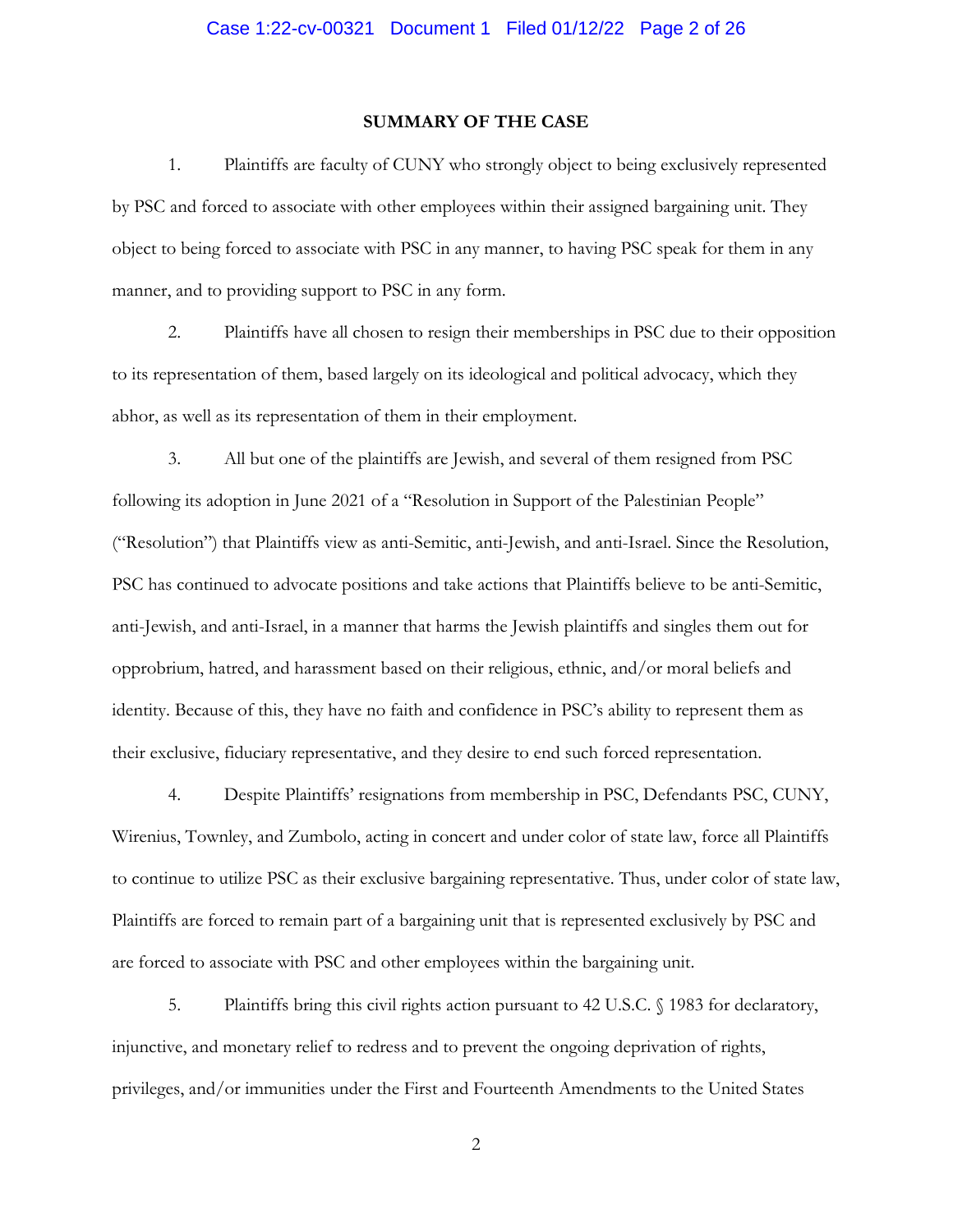# Case 1:22-cv-00321 Document 1 Filed 01/12/22 Page 3 of 26

Constitution caused by state statutes and Defendants' contracts, policies, and practices that designate PSC as Plaintiffs' exclusive bargaining representative with their Employer, force Plaintiffs into a defined bargaining unit with others who do not share the same interests, and require some Plaintiffs to continue to financially subsidize PSC's speech even though they have resigned their membership in the union. PSC's designation as exclusive bargaining representative and Plaintiffs' mandatory inclusion in a bargaining unit violate Plaintiffs' speech, petitioning, and associational rights under the First Amendment.

#### **JURISDICTION AND VENUE**

6. This action arises under the Constitution of the United States of America and the Federal Civil Rights Act of 1871, 42 U.S.C. § 1983, to redress the deprivation, under color of state law, of Plaintiffs' rights, privileges, and immunities under the Constitution of the United States, particularly the First and Fourteenth Amendments thereto.

7. The Court has jurisdiction over Plaintiffs' claims pursuant to 28 U.S.C. § 1331, because their claims arise under the Constitution of the United States, and 28 U.S.C. § 1343, because Plaintiffs seek relief under 42 U.S.C. § 1983.

8. This action is an actual controversy in which Plaintiffs seek declarations of their rights under the United States Constitution. Pursuant to 28 U.S.C. §§ 2201 and 2202, this Court may declare plaintiffs' rights and grant further necessary and proper relief, including injunctive relief, pursuant to Federal Rule of Civil Procedure 65.

9. Venue is proper in this Court pursuant to 28 U.S.C. § 1391(b), because one or more defendants are domiciled in and operate or do significant business in this judicial district. Additionally, many of Plaintiffs' injuries and a substantial part of the events giving rise to this action occurred in this judicial district.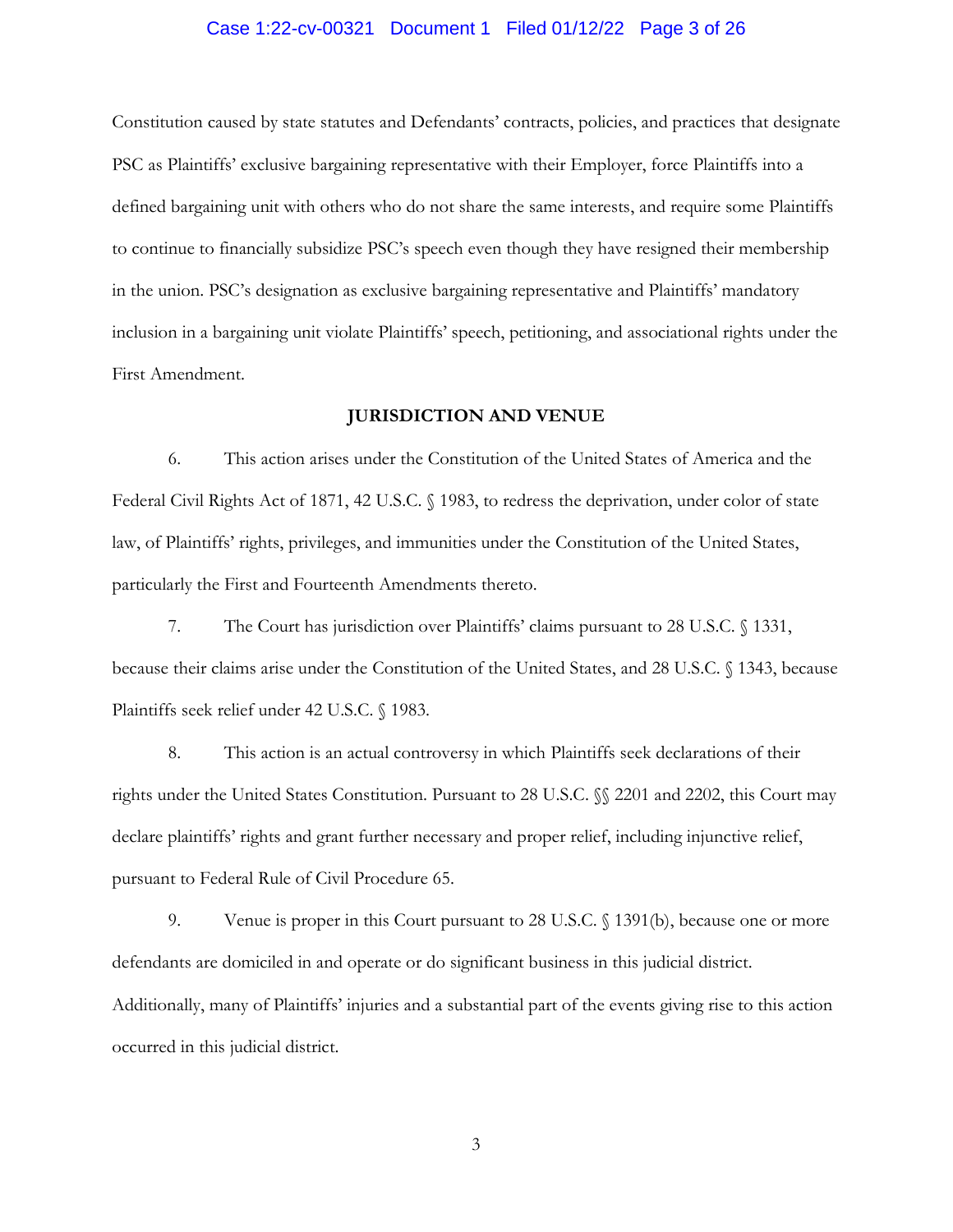#### **PARTIES**

10. Plaintiff Avraham Goldstein is a "public employee" within the meaning of the Public Employees' Fair Employment Act, N.Y. Civ. Serv. Law, Article 14 (the "Taylor Law"), *see* N.Y. Civ. Serv. Law § 201.7 (McKinney 2020). He is employed full-time by CUNY as an assistant professor of math at Borough of Manhattan Community College. Professor Goldstein is represented by PSC exclusively for purposes of collective bargaining with CUNY. He was a member of PSC but has not been a member since the date of his resignation letter on August 2, 2021.

11. Plaintiff Michael Goldstein is a "public employee" within the meaning of the Taylor Law, *see* N.Y. Civ. Serv. Law § 201.7. He is employed full-time by CUNY as a Higher Education Officer and Adjunct Professor. Professor Goldstein is represented by PSC exclusively for purposes of collective bargaining with CUNY. He was a member of PSC but has not been a member since the date of his resignation letter on June 22, 2021.

12. Plaintiff Frimette Kass-Shraibman is a "public employee" within the meaning of the Taylor Law, *see* N.Y. Civ. Serv. Law § 201.7. She is employed full-time by CUNY as a professor of accounting at Brooklyn College. Professor Kass-Shraibman is represented by PSC exclusively for purposes of collective bargaining with CUNY. She was a member of PSC but has not been a member since the date of her resignation letter on September 17, 2021.

13. Plaintiff Mitchell Langbert is a "public employee" within the meaning of the Taylor Law, *see* N.Y. Civ. Serv. Law § 201.7. He is employed full-time by CUNY as an associate professor of business at Brooklyn College. Professor Langbert is represented by PSC exclusively for purposes of collective bargaining with CUNY. He was a member of PSC but has not been a member since the date of his resignation letter on June 22, 2021.

14. Plaintiff Jeffrey Lax is a "public employee" within the meaning of the Taylor Law, *see* N.Y. Civ. Serv. Law § 201.7. He is employed full-time by CUNY as a professor of business at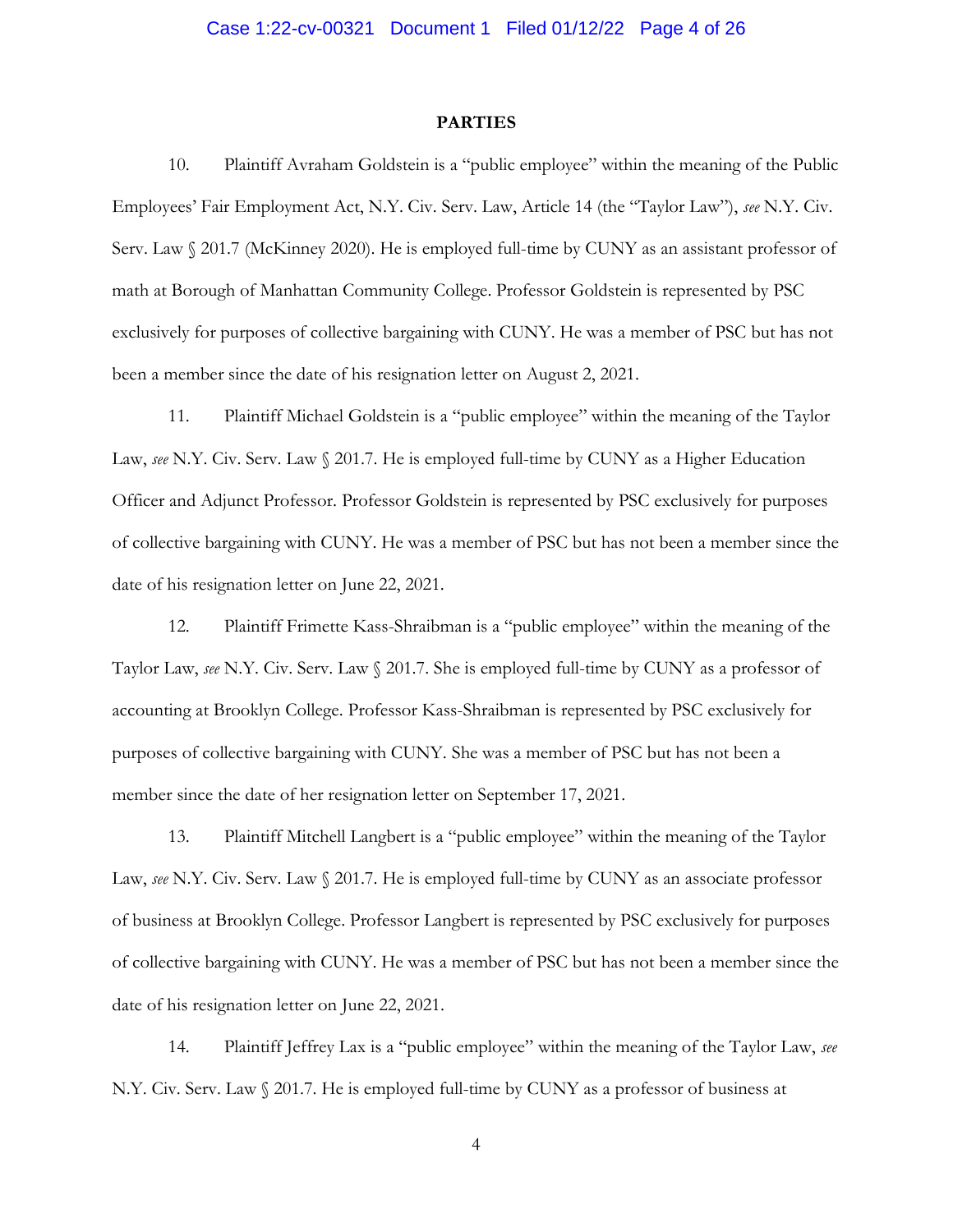## Case 1:22-cv-00321 Document 1 Filed 01/12/22 Page 5 of 26

Kingsborough College. Professor Lax is represented by PSC exclusively for purposes of collective bargaining with CUNY. He was a member of PSC but has not been a member since the date of his resignation letter on June 17, 2021.

15. Plaintiff Maria Pagano is a "public employee" within the meaning of the Taylor Law, *see* N.Y. Civ. Serv. Law § 201.7. She is employed full-time by CUNY as an associate professor at the New York City College of Technology. Professor Pagano is represented by PSC exclusively for purposes of collective bargaining with CUNY but was not a member of PSC at any time relevant to this Complaint.

16. Defendant PSC is an "employee organization" within the meaning of the Taylor Law, *see* N.Y. Civ. Serv. Law  $\sqrt{201.5}$ . PSC and its affiliates represent over 30,000 faculty and staff at CUNY and the CUNY Research Foundation, including both full-time and part-time employees. PSC represents Plaintiffs, and all those in their bargaining unit, exclusively for purposes of collective bargaining with CUNY. PSC maintains a place of business at 61 Broadway, 15th Floor New York, New York and conducts its business and operations in the Southern District of New York.

17. Defendant CUNY is a "government" or "public employer" within the meaning of the Taylor Law, *see* N.Y. Civ. Serv. Law § 201.6. CUNY recognizes PSC as Plaintiffs' exclusive representative pursuant to the Taylor Law and pursuant to both its memorandum of understanding ("MOA") and collective bargaining agreement ("CBA") with PSC.

18. Defendant John Wirenius is Chairperson of the New York Public Employee Relations Board ("PERB"). In a certification order issued in 1972, PERB defined the "instructional staff" bargaining unit that includes Plaintiffs and certified PSC as the exclusive representative for that unit of more than 30,000 CUNY instructional staff. Defendant Wirenius is sued in his official capacity.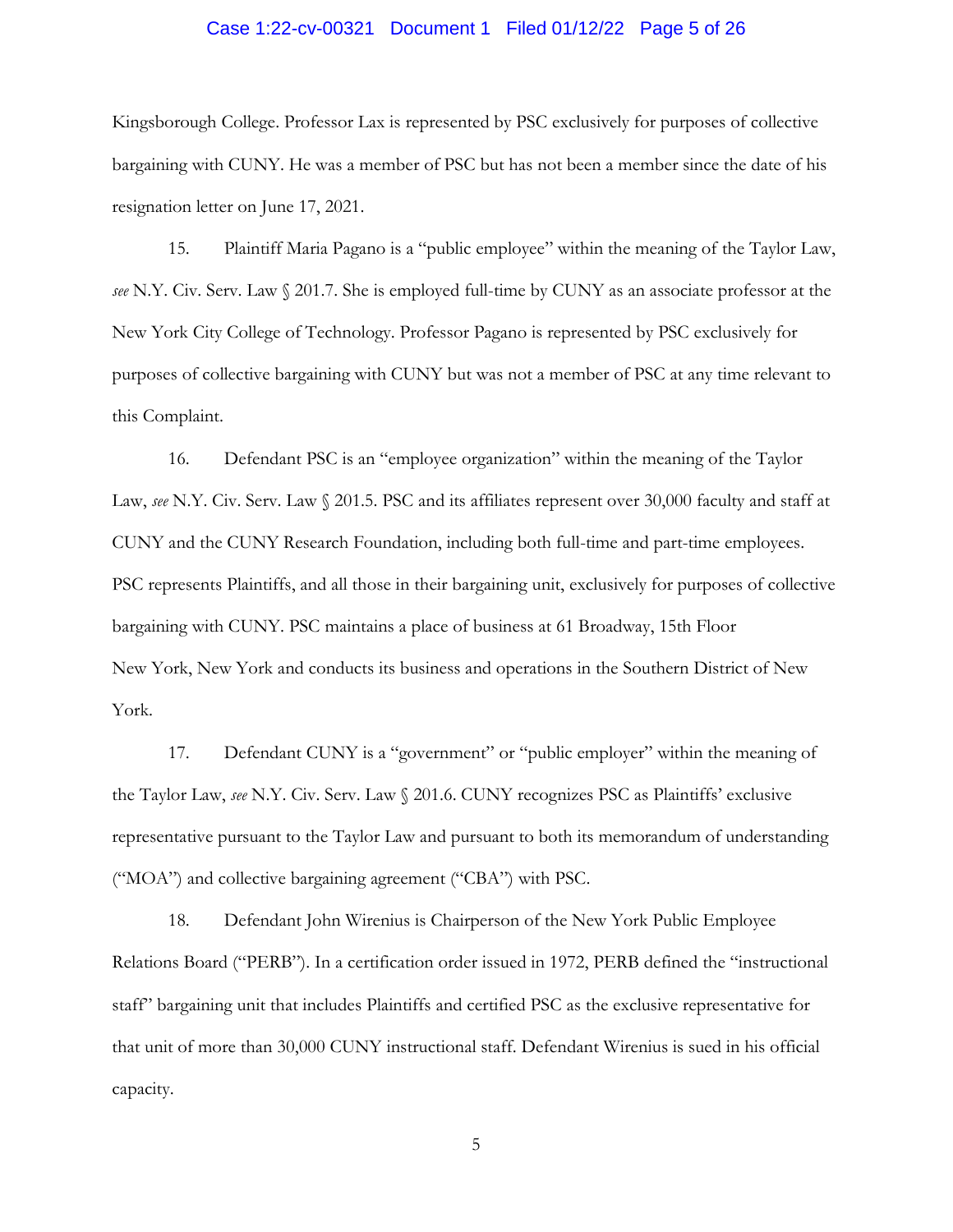# Case 1:22-cv-00321 Document 1 Filed 01/12/22 Page 6 of 26

19. Defendant Rosemary A. Townley is a Member of PERB, which defined Plaintiffs' bargaining unit and certified PSC as the exclusive representative for Plaintiffs' bargaining unit. She is sued in her official capacity.

20. Defendant Anthony Zumbolo is a Member of PERB, which defined Plaintiffs' bargaining unit and certified PSC as the exclusive representative for Plaintiffs' bargaining unit. He is sued in his official capacity.

21. Defendant City of New York is a "government" or "public employer" within the meaning of the Taylor Law, *see* N.Y. Civ. Serv. Law § 201.6. The City issues wages to certain CUNY employees, including Plaintiffs A. Goldstein, M. Goldstein, and Lax, and processes payroll deductions of union dues and/or fees pursuant to the requirements of the CBA and the Taylor Law.

22. Defendant Thomas P. DiNapoli, in his official capacity as the New York State Comptroller, is responsible for, among other things, issuing wages to certain CUNY employees, including to Plaintiffs Kass-Shraibman, Langbert, and Pagano. He oversees the payroll system for the state, which includes processing payroll deductions, including union dues and/or fees deductions pursuant to the requirements of the CBA and the Taylor Law. Mr. DiNapoli is sued in his official capacity.

## **FACTUAL ALLEGATIONS**

#### **Plaintiffs Desire to End Association with PSC**

23. Plaintiffs are all employed by CUNY within the instructional staff bargaining unit that is exclusively represented by PSC and are all former members of PSC.

24. Acting in concert under color of state law, CUNY and PSC have entered into the MOA, CBA, and other agreements that control the terms and conditions of Plaintiffs' employment. The CBA is attached hereto as "Exhibit A," and incorporated by reference herein. The MOA is attached hereto as "Exhibit B," and incorporated by reference herein.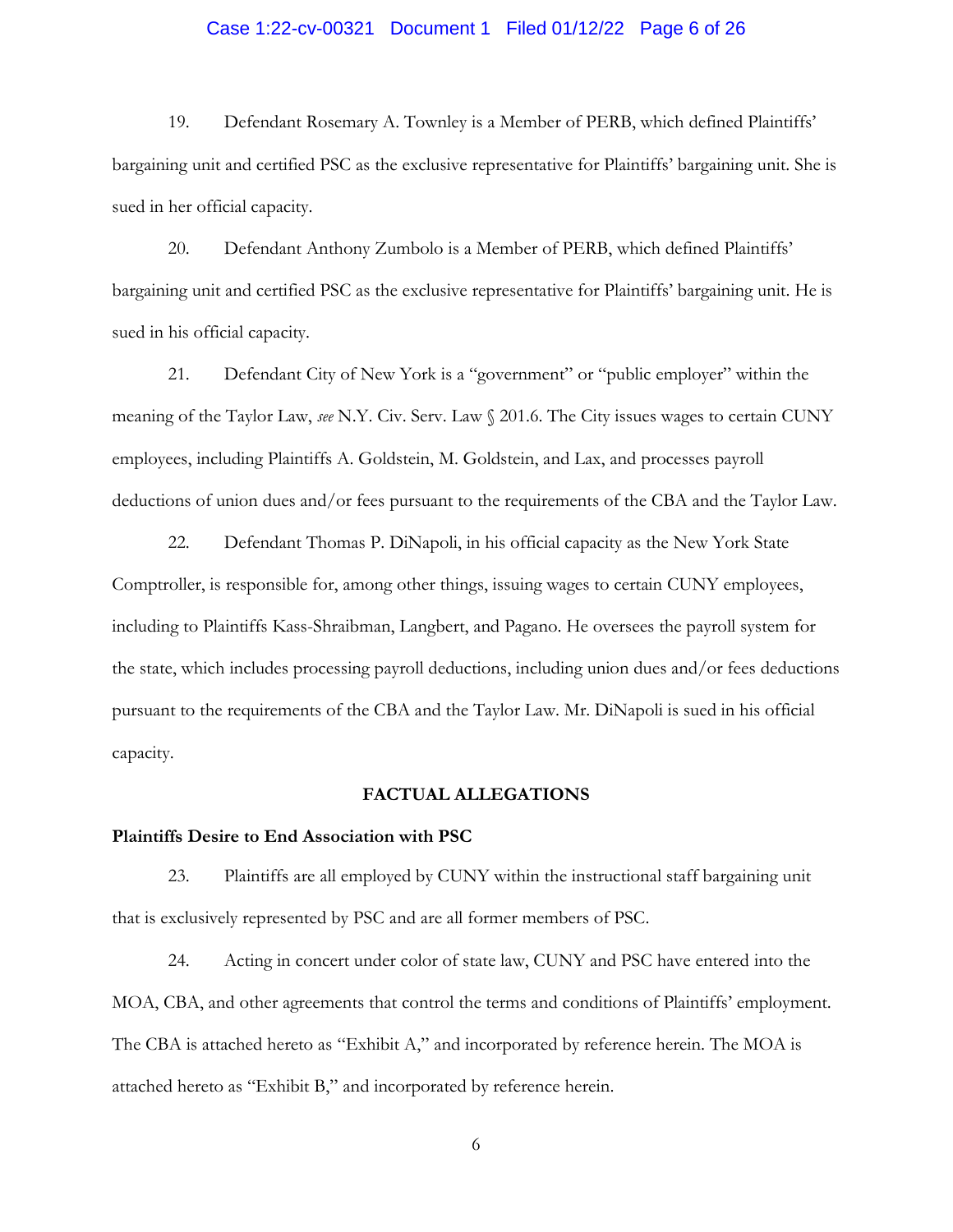# Case 1:22-cv-00321 Document 1 Filed 01/12/22 Page 7 of 26

25. PSC is Plaintiffs' exclusive representative under state law—PERB certified PSC as the exclusive representative for Plaintiffs' bargaining unit in 1972—and pursuant to Article 1 of the CBA between CUNY and PSC.

26. PSC purports to represent over 30,000 employees, the majority of which, on information and belief, are included in Plaintiffs' bargaining unit.

27. Plaintiffs have lost confidence in and become alienated from PSC due to its political advocacy and stated positions on Israel and involvement in international affairs, as well as the quality of PSC's representation, especially as to Plaintiffs, in the terms and conditions of their employment.

28. Professor Avraham Goldstein is an observant Orthodox Jew. He was born in the former Soviet Union, where he and his family suffered from extreme anti-Semitic and anti-Jewish abuse at the hands of the Soviet authorities. Their request to leave the Soviet Union was denied for 15 years, until in 1986 the Soviet authorities permitted them to relocate to Israel. Professor Goldstein is a citizen of the State of Israel, he has friends and family residing there, and he is a supporter of that country based on his religious and moral beliefs. Professor Goldstein has felt marginalized and ostracized by PSC because the union has made it clear that Jews who support the Jewish homeland, the State of Israel, are not welcome. Since Zionism is an integral component of Professor Goldstein's Jewish identity, the impact of PSC's conduct has been to marginalize and ostracize him on the basis of his identity as a Jew. Professor Avraham Goldstein also believes that his employment, economic, and career interests as a full-time tenured faculty member often conflict with the interest of others in the bargaining unit, such as part-time adjunct faculty. He believes that his inclusion in a bargaining unit with these other groups, which greatly outnumber the full-time tenure-track faculty, infringes on his employment interests and that PSC's rules give some of these other groups more power to advance their interests, because of their size, at the expense of the interests of the full-time faculty.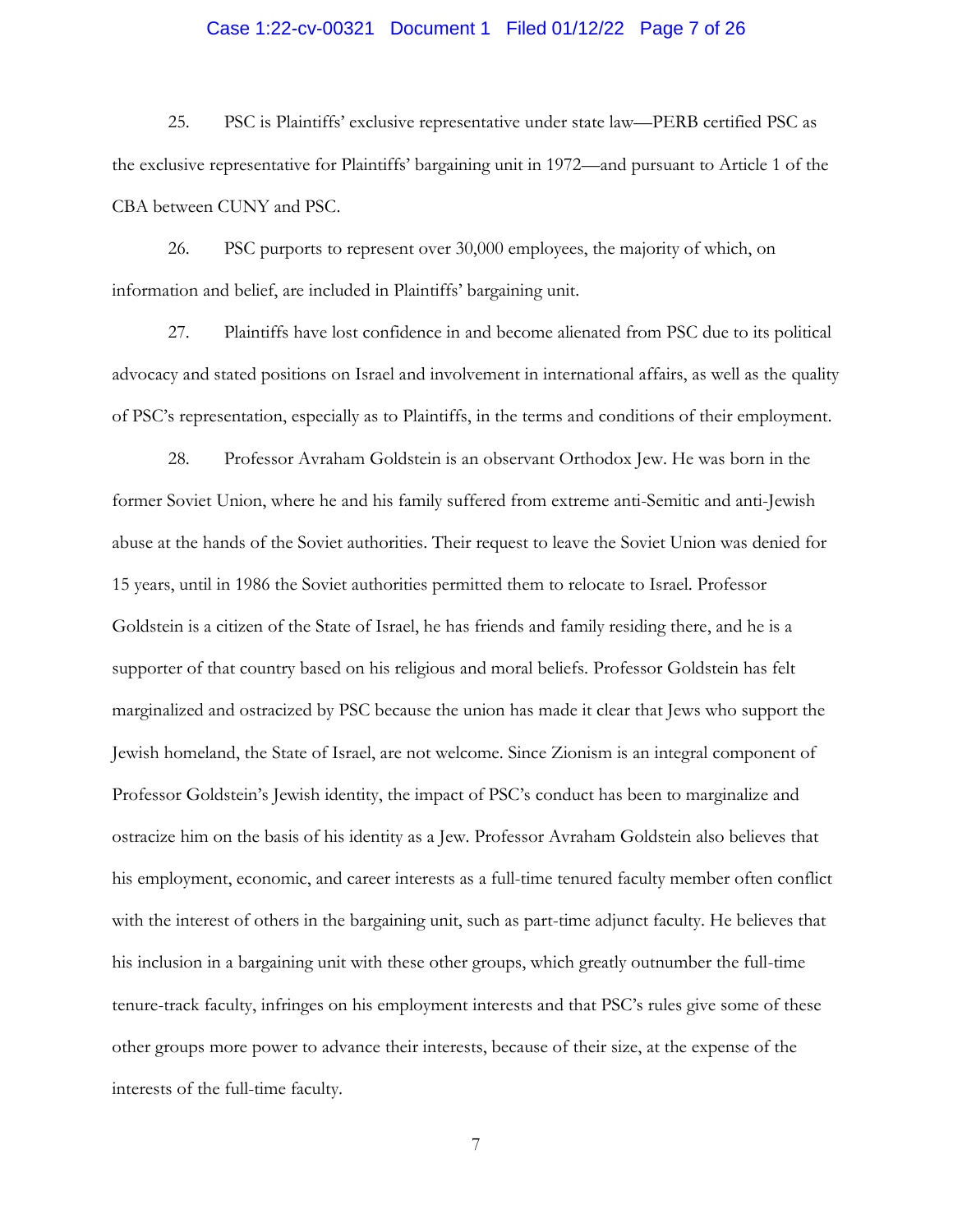# Case 1:22-cv-00321 Document 1 Filed 01/12/22 Page 8 of 26

29. Professor Michael Goldstein is a Jew and an ardent Zionist. He bases his love of the State of Israel and his Zionism on his belief in God and the Jewish people. He has worked for CUNY for over 32 years, and, combined with his parents, has over 100 years of service to CUNY, including his father's service as Acting Chancellor of CUNY. Professor Goldstein has experienced anti-Semitic and anti-Zionist attacks from members of PSC, including what he sees as bullying, harassment, destruction of property, calls for him to be fired, organization of student attacks against him, and threats against him and his family. He now has a guard follow him everywhere he goes on campus. Professor Goldstein has felt marginalized and ostracized by PSC because the union has made it clear that Jews who support the Jewish homeland, the State of Israel, are not welcome. Since Zionism is an integral component of Professor Goldstein's Jewish identity, the impact of PSC's conduct has been to marginalize and ostracize him on the basis of his identity as a Jew. Professor Goldstein resigned from PSC because he believes PSC was behind the anti-Semitic and anti-Zionist attacks against him on campus. He believes that PSC does not represent Jewish and pro-Israel members of the bargaining unit and instead works to eliminate them from CUNY. He also believes PSC hurts some members of the bargaining unit economically, does not offer the same level of representation to Higher Education Officers ("HEOs"), and prioritizes the pay of part-time adjuncts and others over HEOs.

30. Professor Kass-Shraibman is an Orthodox Jew and lifelong Zionist. She was born and still resides in Brooklyn, New York. She and her family helped raise funds for Israel before and during its War of Independence in 1948 and during the Six-Day War in 1967. She hopes to emigrate to Israel after retiring from CUNY. She believes that the PSC's Resolution and other positions and activities support those who would destroy Israel and are antithetical to all she believes in. Furthermore, she believes that the PSC's positions considering support of the "Boycott, Divestment, and Sanctions" ("BDS") movement and the current Palestinian regime in the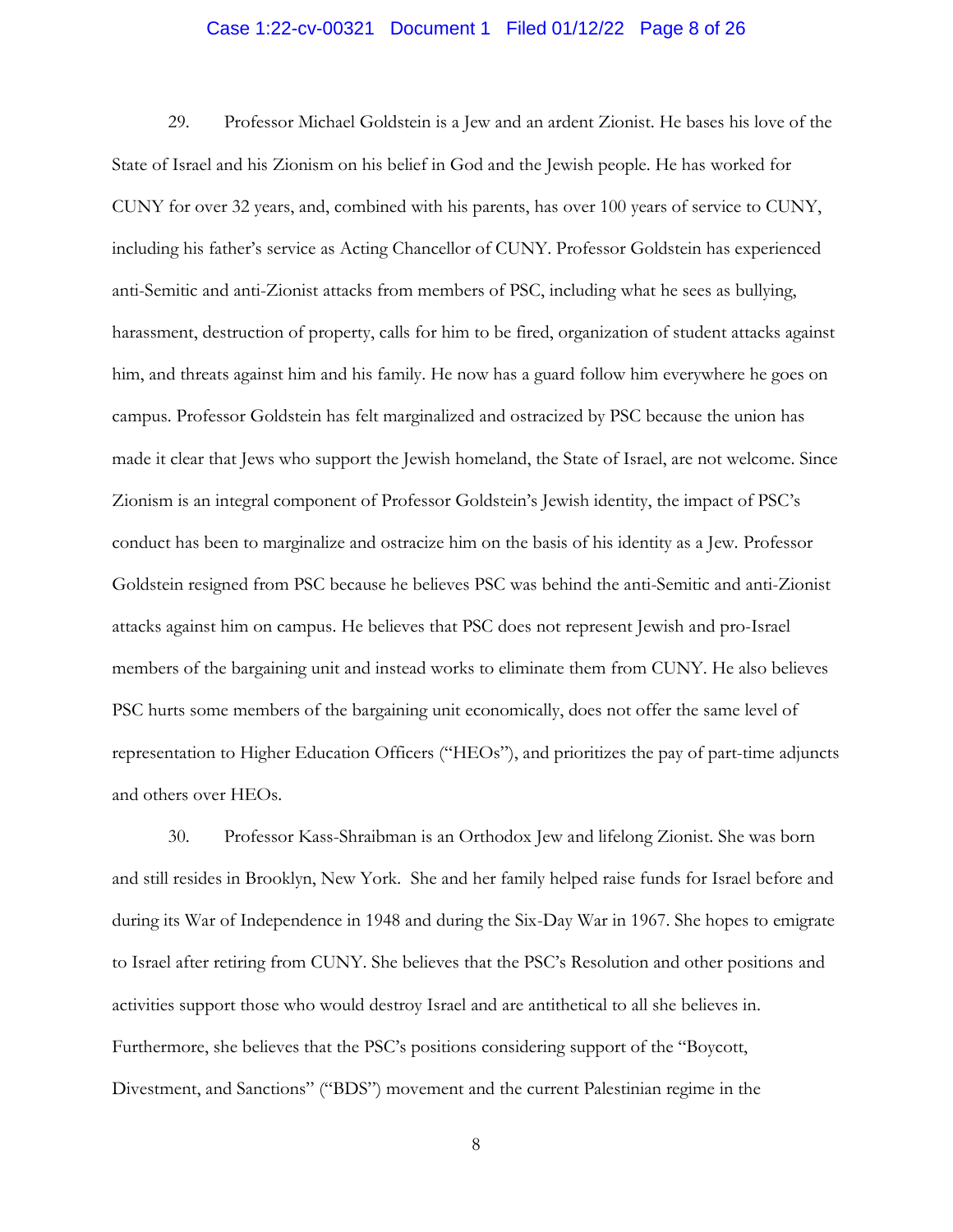## Case 1:22-cv-00321 Document 1 Filed 01/12/22 Page 9 of 26

achievement of its stated goals would bring death and destruction to her immediate and extended family living in Israel. Professor Kass-Shraibman has felt marginalized and ostracized by PSC because the union has made it clear that Jews who support the Jewish homeland, the State of Israel, are not welcome. Since Zionism is an integral component of Professor Kass-Shraibman's Jewish identity, the impact of PSC's conduct has been to marginalize and ostracize her on the basis of her identity as a Jew. Professor Kass-Shraibman also believes that she and her colleagues have been harmed economically by PSC's actions and inaction over the years. She believes that instead of negotiating contracts on behalf of the CUNY faculty as it should have, PSC frequently acted as a "social justice" agency instead of a labor union. For example she believes that, instead of prioritizing the pay of full-time faculty, PSC expended resources advocating on behalf of teachers in Peru, graduate students at various other universities and the so-called "Occupy Wall Street" movement.

31. Professor Langbert is a business professor, a political libertarian, a Jew, and a Zionist. He has long been opposed to PSC's political and ideological activities and causes. He has published op-eds and other writings that questioned the political activities of PSC and its leadership. Professor Langbert has also filed complaints concerning the failure of PSC to adequately represent business faculty, failure to represent the views of dues payers who do not agree with the leadership's political speech and activities, and failure to represent Jews like him who support Zionism and the State of Israel. Professor Langbert has felt marginalized and ostracized by PSC because he believes that the union has made it clear that Jews who support the Jewish homeland, the State of Israel, are not welcome. Since Zionism is an integral component of Professor Langbert's Jewish identity, the impact of PSC's conduct has been to marginalize and ostracize him on the basis of his identity as a Jew.

32. Professor Lax is an observant Orthodox Jew who supports the State of Israel and believes in biblically-based Zionism, as described in the book of Genesis. Professor Lax resigned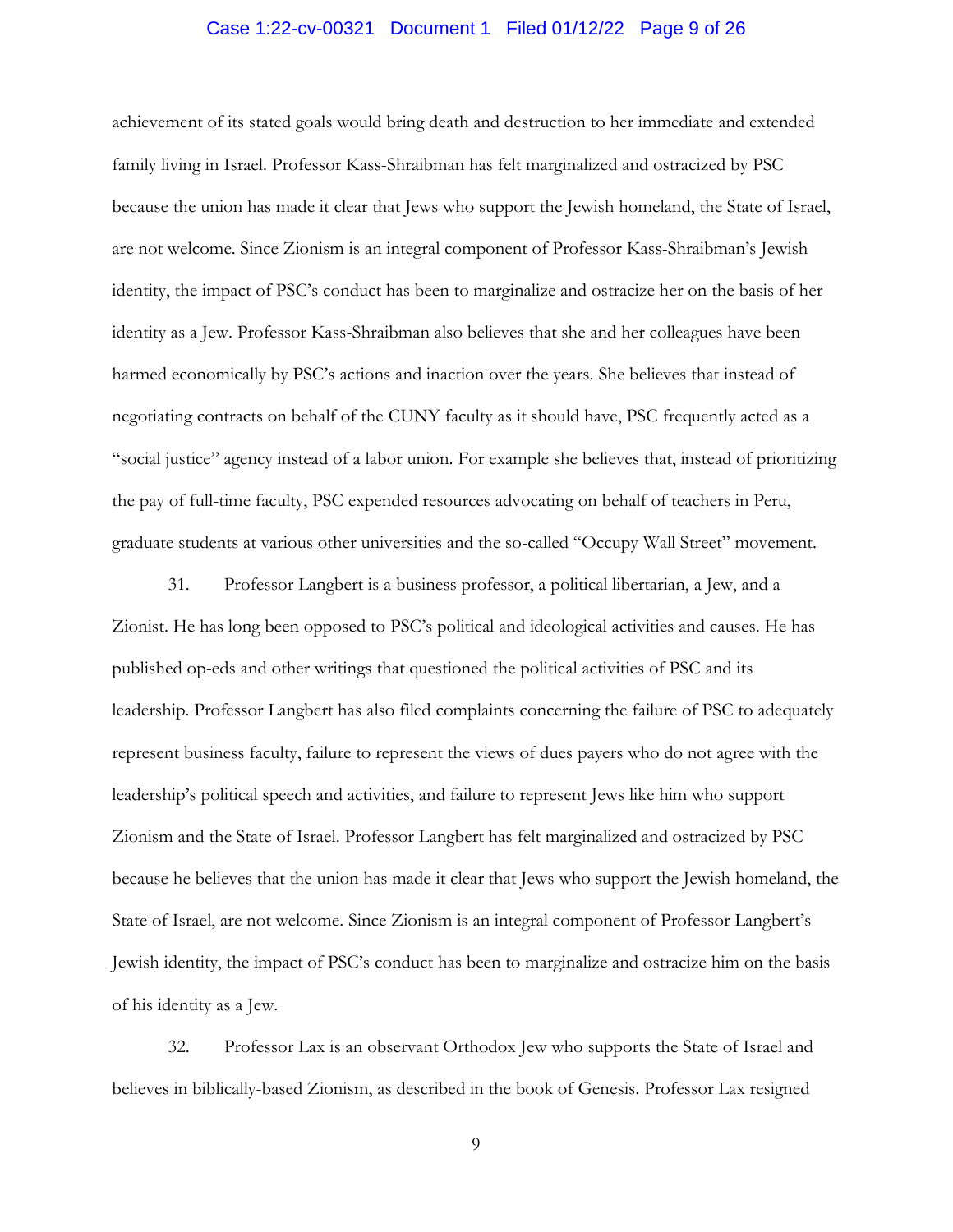## Case 1:22-cv-00321 Document 1 Filed 01/12/22 Page 10 of 26

from PSC after 17 years of membership on June 17, 2021, due to EEOC-substantiated claims that PSC discriminated against him on his campus because he was a Zionist and observant Jew, and because of PSC's failure to represent its Zionist members, as shown by the Resolution and similar actions. In a separate case brought by Professor Lax, the EEOC issued a letter of determination that CUNY and PSC leaders discriminated against him, retaliated against him, and subjected him to a hostile work environment on the basis of religion. PSC members failed to accommodate Professor Lax by holding at least one event on a Friday night, the Jewish Sabbath, so he could not attend. The EEOC also substantiated that PSC leaders excluded Professor Lax and other observant or Zionist Jews from a powerful faculty group called the Progressive Faculty Caucus. Professor Lax has felt marginalized and ostracized by PSC because the union has made it clear that Jews who support the Jewish homeland, the State of Israel, are not welcome. Since Zionism is an integral component of Professor Lax's Jewish identity, the impact of PSC's conduct has been to marginalize and ostracize him on the basis of his identity as a Jew.

33. Professor Pagano resigned from PSC in approximately 2010, after PSC attempted to interfere with the settlement of a grievance her retained attorney had negotiated with CUNY, after PSC had refused to handle that grievance. She has often disagreed with positions PSC has taken in contract negotiations, where it acts as her mandatory exclusive representative. She opposes PSC's failure to negotiate adequate raises for the faculty, and its adoption of compulsory contributions for paid family leave insurance that she does not desire and would not purchase on her own. In recent years, Professor Pagano has become increasingly concerned over PSC's political radicalization, culminating in the adoption of the Resolution and PSC's continued defense of its involvement in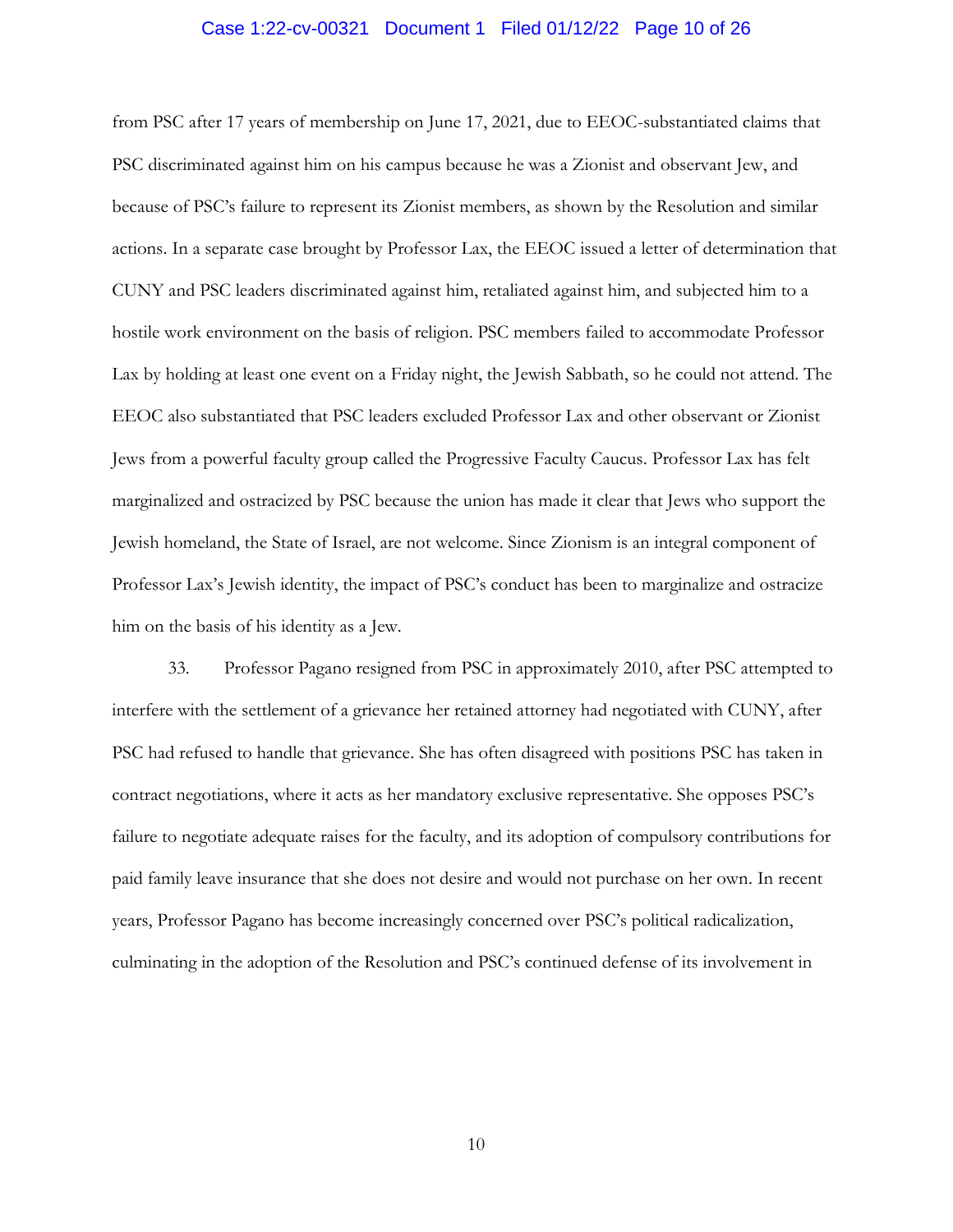## Case 1:22-cv-00321 Document 1 Filed 01/12/22 Page 11 of 26

political activities following the Resolution. She would consider choosing another union if she was not forced to associate with PSC.

34. Plaintiffs' opposition to PSC's political and ideological positions crystalized in June 2021, when PSC adopted the Resolution regarding what it termed "the continued subjection of Palestinians to the state-supported displacement, occupation, and use of lethal force by Israel," and requiring chapter-level discussion of possible support by PSC for the BDS movement. The Resolution is attached hereto as "Exhibit C" and is incorporated by reference herein.

35. Plaintiffs believe that this Resolution is openly anti-Semitic and anti-Israel, as it attacks and applies a double standard to the one Jewish nation in the world, Israel, while ignoring every other nation.

36. In protest of PSC's anti-Semitic and anti-Israel statements, actions, and positions, particularly the Resolution, Plaintiffs A. Goldstein, M. Goldstein, Kass-Shraibman, Langbert, and Lax resigned their memberships in PSC after the adoption of the Resolution.

37. Plaintiffs' resignations, through correspondence sent to Defendants PSC, CUNY, the City, and/or DiNapoli, ended their memberships in PSC and revoked the authorization for the continued deduction of union dues from their wages.

38. Despite their resignations and revocations of authorization, dues deductions continued from the wages of Plaintiffs A. Goldstein, Kass-Shraibman, and Langbert.

39. Plaintiff Pagano had already ended her membership in PSC years before PSC adopted the Resolution, and she signed a resolution opposing PSC's Resolution.

40. On information and belief, over 260 members of PSC have resigned and revoked their authorizations for dues deductions since PSC adopted the Resolution.

41. In the months since the Resolution, PSC members have held chapter-level discussions, as required by the Resolution. These discussions encourage support for the anti-Semitic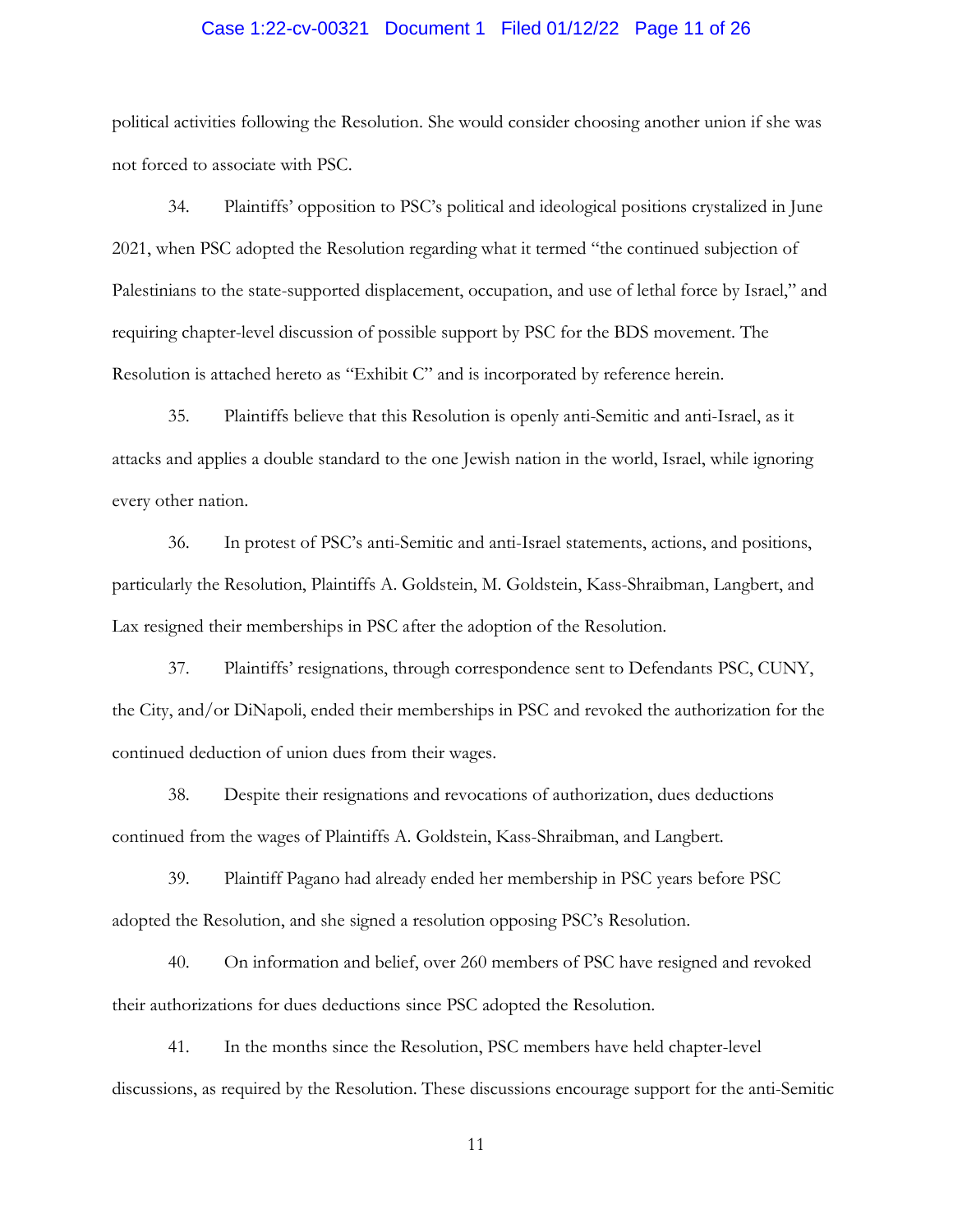# Case 1:22-cv-00321 Document 1 Filed 01/12/22 Page 12 of 26

and anti-Israel BDS movement among rank-and-file members of PSC, who are Plaintiffs' colleagues, as well as PSC officials. By ensuring that the Resolution and the BDS movement's goals would be discussed over and over again at chapter meetings across the CUNY campuses, PSC ensured that the isolation, marginalization, harassment, and ridicule experienced by the pro-Israel Zionist faculty would continue throughout the academic year.

42. Plaintiffs strongly oppose the political positions and speech of PSC, including the positions espoused in the Resolution, and do not want to be associated with, represented by, or linked to PSC in any way.

43. The Jewish Plaintiffs believe the Resolution, and related conduct by PSC, sets them and their co-religionists apart and singles them out for disparate treatment, opprobrium, and hostility, based solely upon their religious, ethnic, and moral beliefs and identity, including their support for Israel, the nation-state of the Jewish people. Due to PSC's expressed anti-Semitism and anti-Zionism, none of the Plaintiffs believe PSC can serve as a fiduciary to represent them fairly in negotiating their terms and conditions of employment, or in any interactions with their Employer.

44. All Plaintiffs believe, based on past experiences they have had with PSC's poor representation of them or refusal to represent them, along with their opposition to PSC's positions and speech, that PSC could not and would not fairly represent them in grievances, disciplinary matters, or other interactions with their Employer.

45. Plaintiffs oppose the ways in which PSC spends members' dues money, including, among other things, its support for a political party known as the Working Families Party.

46. Plaintiffs also oppose the ways in which PSC represents them in the negotiation of their terms and conditions of employment. Among other things, Plaintiffs believe that PSC prioritizes the economic and employment interests of part-time adjunct professors and other groups in the bargaining unit over their interests as full-time faculty and/or staff of CUNY. For example,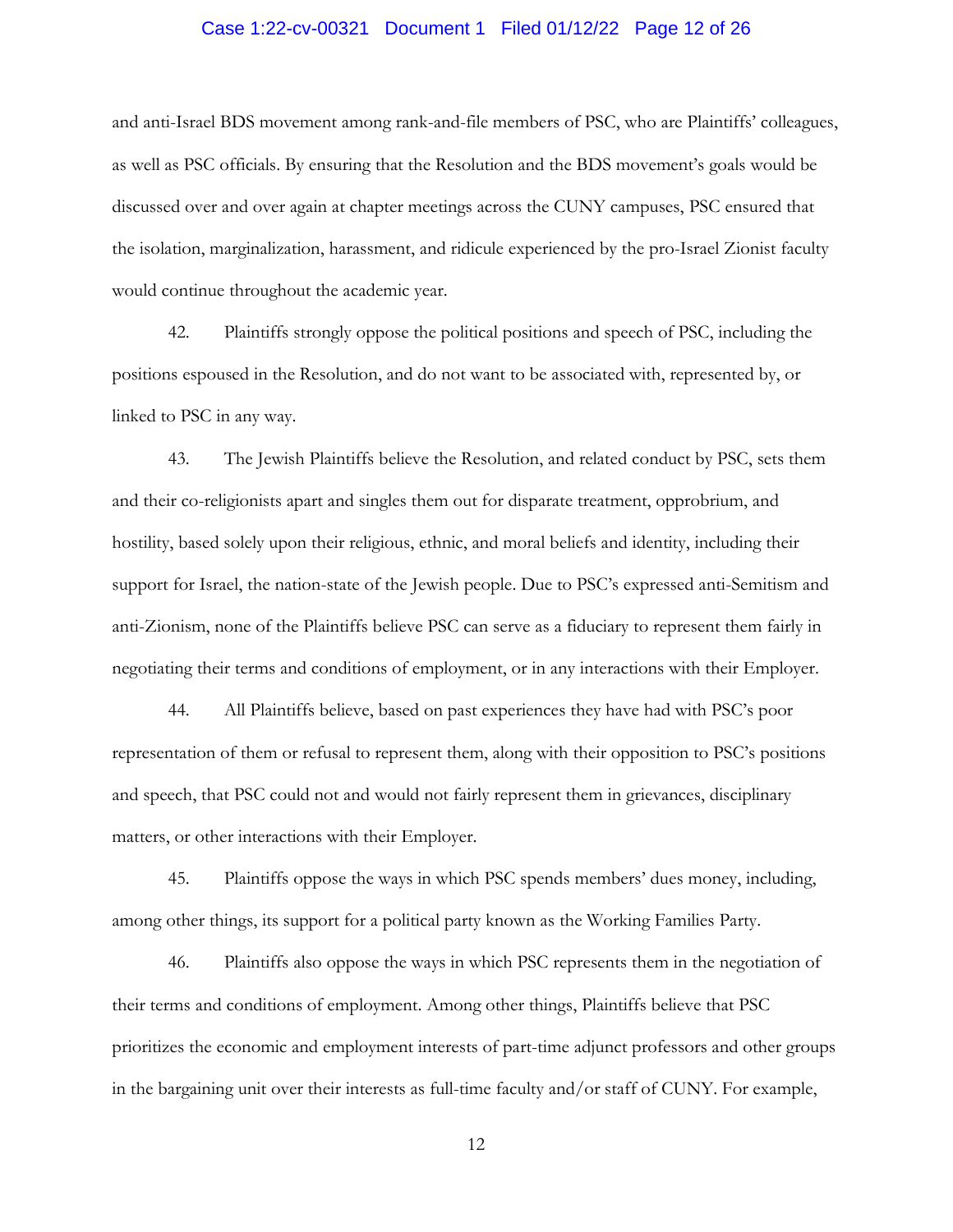# Case 1:22-cv-00321 Document 1 Filed 01/12/22 Page 13 of 26

PSC has prioritized securing health insurance for part-time adjuncts over higher raises for full-time faculty. Plaintiffs believe that PSC cannot and does not fairly represent the wide variety of positions and large numbers of employees who are forced to associate within their bargaining unit. In fact, PSC's representation policies and practices are performed to the detriment of Plaintiffs.

## **Plaintiffs Cannot End Association with PSC or the Bargaining Unit**

47. Although Plaintiffs have resigned from PSC and want to have no connection with it, they are forced by the Taylor Law, CBA, and MOA to accept and associate with PSC as their exclusive representative with CUNY.

48. Although Plaintiffs' interests in the terms and conditions of their employment diverge from the interests of others in their bargaining unit, they are still forced to be in the bargaining unit and to associate with PSC and tens of thousands of other instructional staff of CUNY in the unit who do not share their same economic interests, and who also do not share their beliefs or are overtly hostile to them.

49. Under New York law, a union may become public employees' exclusive representative for collective bargaining purposes by recognition or certification. A union so designated has exclusive legal authority to speak for all employees in the bargaining unit, irrespective of whether each individual employee agrees to or desires such exclusive representation. N.Y. Civ. Serv. Law § 204.

50. When a union has been certified or recognized as the exclusive representative, the public employer is required by law to negotiate only with that union regarding the terms and conditions of employment for the public employees the union exclusively represents. N.Y. Civ. Serv. Law  $\Diamond$  204.2. This requirement on the public employer includes a "mutual obligation" to meet at reasonable times and confer in good faith. N.Y. Civ. Serv. Law § 204.3.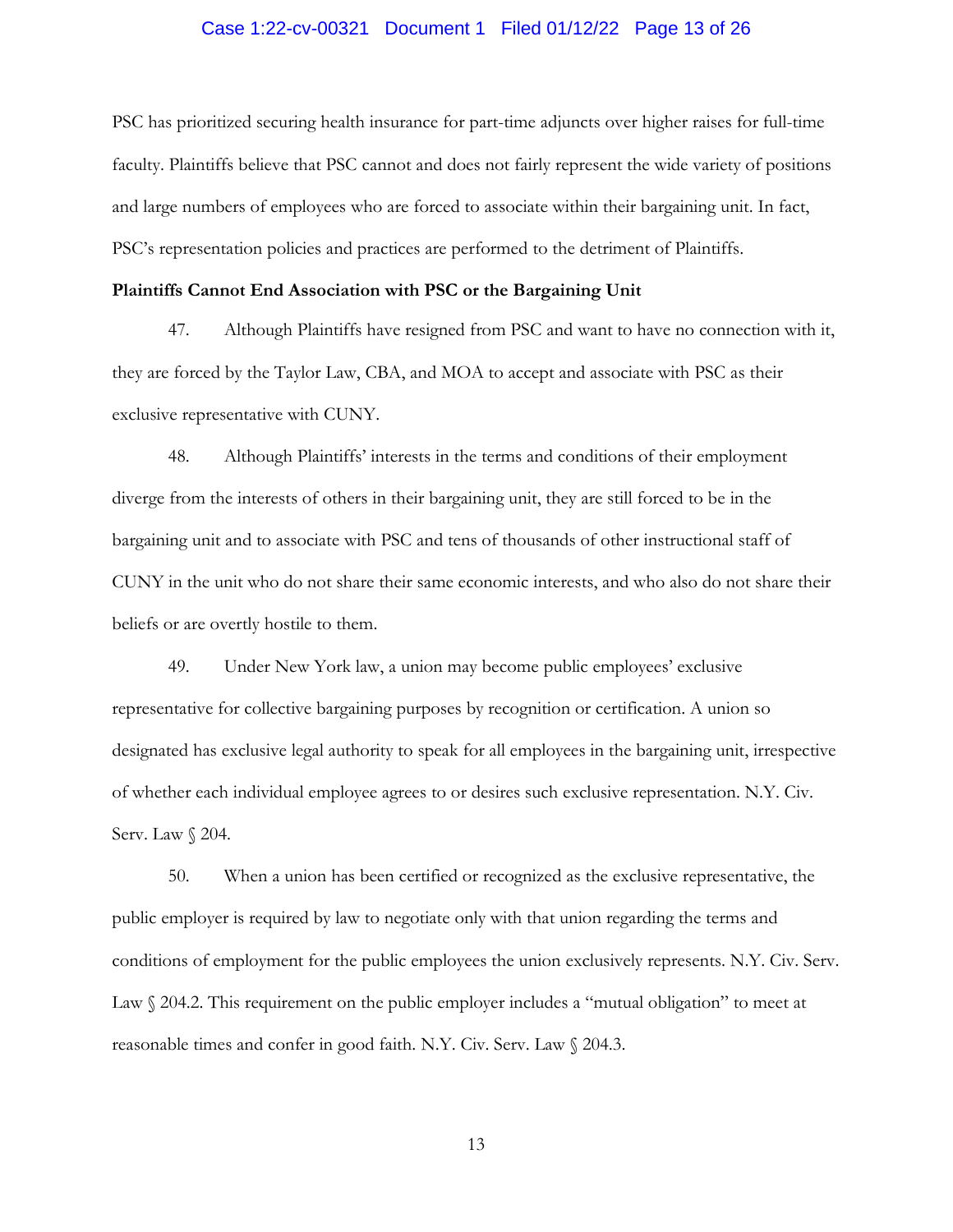## Case 1:22-cv-00321 Document 1 Filed 01/12/22 Page 14 of 26

51. The Taylor Law requires that "[a] public employer shall extend to an employee organization certified or recognized pursuant to this article the following rights: . . . (b) to membership dues deduction, upon presentation of dues deduction authorization cards signed by individual employees. . . ." N.Y. Civ. Serv. Law § 208.1.

52. The Taylor Law also provides that "[t]he right to such membership dues deduction shall remain in full force and effect until: (i) an individual employee revokes membership in the employee organization in writing in accordance with the terms of the signed authorization." N.Y. Civ. Serv. Law § 208.1.

53. The Taylor Law also limits the duties an exclusive representative owes to any employees in its bargaining unit who choose not to be union members. The Taylor Law authorizes PSC, Plaintiffs' exclusive representative, to treat Plaintiffs less favorably than PSC members, solely because they have exercised their constitutional rights to become or remain nonmembers.

54. Specifically, the Taylor Law provides that "[n]otwithstanding any law, rule or regulation to the contrary, an employee organization's duty of fair representation to a public employee it represents but who is not a member of the employee organization shall be limited to the negotiation or enforcement of the terms of an agreement with the public employer." N.Y. Civ. Serv. Law  $\int$  209-a(2).

55. In addition, the Taylor Law specifically provides,

No provision of this article shall be construed to require an employee organization to provide representation to a non-member:

(i) during questioning by the employer, (ii) in statutory or administrative proceedings or to enforce statutory or regulatory rights, or (iii) in any stage of a grievance, arbitration or other contractual process concerning the evaluation or discipline of a public employee where the nonmember is permitted to proceed without the employee organization and be represented by his or her own advocate.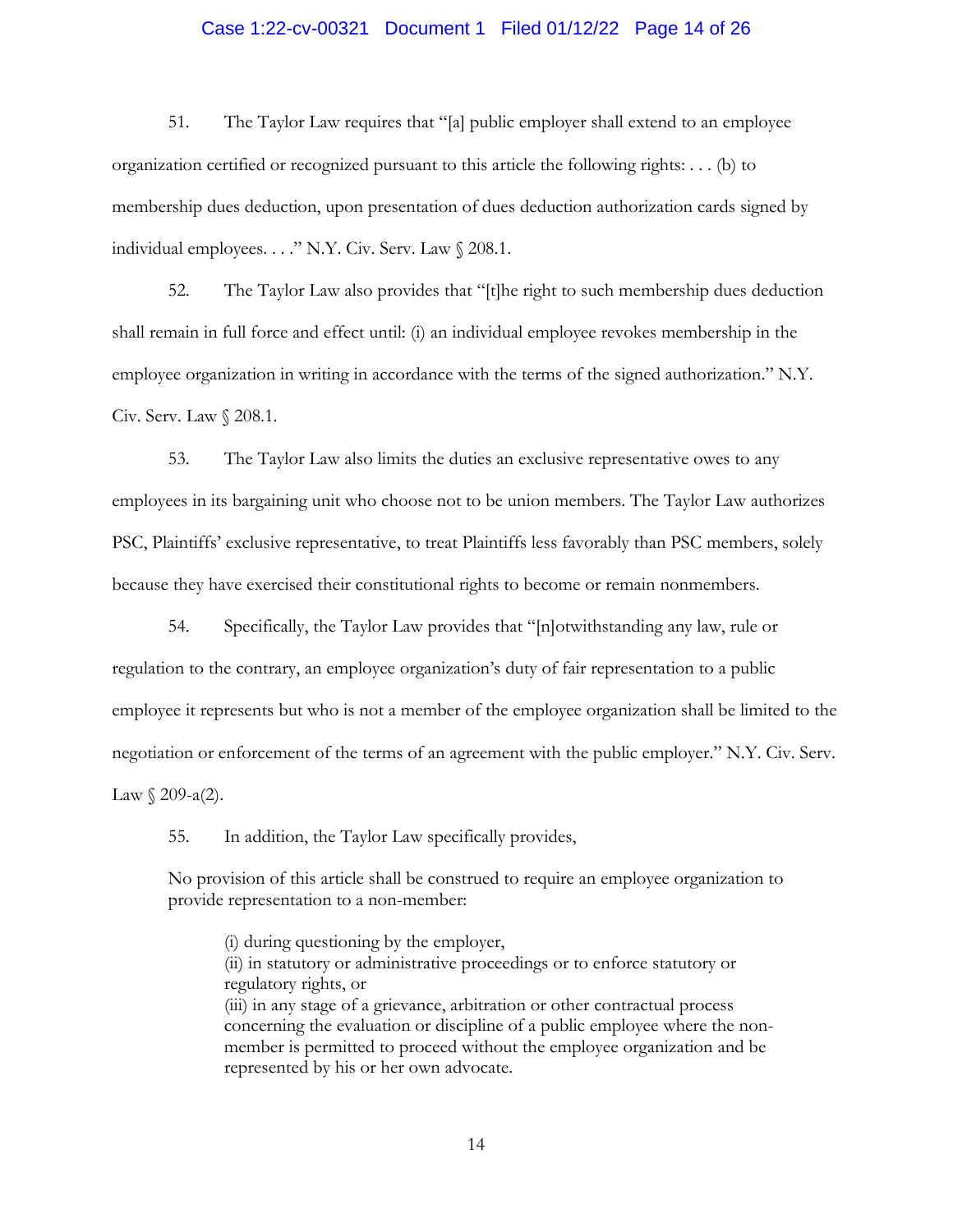# Case 1:22-cv-00321 Document 1 Filed 01/12/22 Page 15 of 26

N.Y. Civ. Serv. Law § 209-a(2).

56. Finally, the Taylor Law also provides: "Nor shall any provision of this article prohibit an employee organization from providing legal, economic or job-related services or benefits beyond those provided in the agreement with a public employer only to its members." N.Y. Civ. Serv. Law § 209-a(2).

57. PSC was certified by the New York State Public Employment Relations Board on June 16, 1972, to represent the "instructional staff" of CUNY.

58. Pursuant to state law, the certification order, the CBA, and the MOA, the CUNY instructional staff, including Plaintiffs, are forced to be included in the instructional staff bargaining unit and be exclusively represented by PSC.

59. Article 4 of the CBA grants certain rights to PSC, including "exclusive check-off of annual PSC dues." Ex. A, art. 4.1.

60. Due to its status as exclusive representative for the instructional staff bargaining unit, PSC represents 30,000 CUNY employees, which it touts on its website. PSC represents these employees regardless of whether the employees are union members and regardless of whether these employees agree with PSC's speech and its positions.

61. No Plaintiff has ever participated in a vote to certify or recognize PSC as his or her exclusive representative.

62. Pursuant to state law, the duty of fair representation that PSC owes to Plaintiffs and other nonmembers is limited to "the negotiation or enforcement of the terms of an agreement with the public employer," and PSC has no duty to represent Plaintiffs in any of the situations designated in Section 209-a of the Taylor Law. *See also* paragraphs 53–56.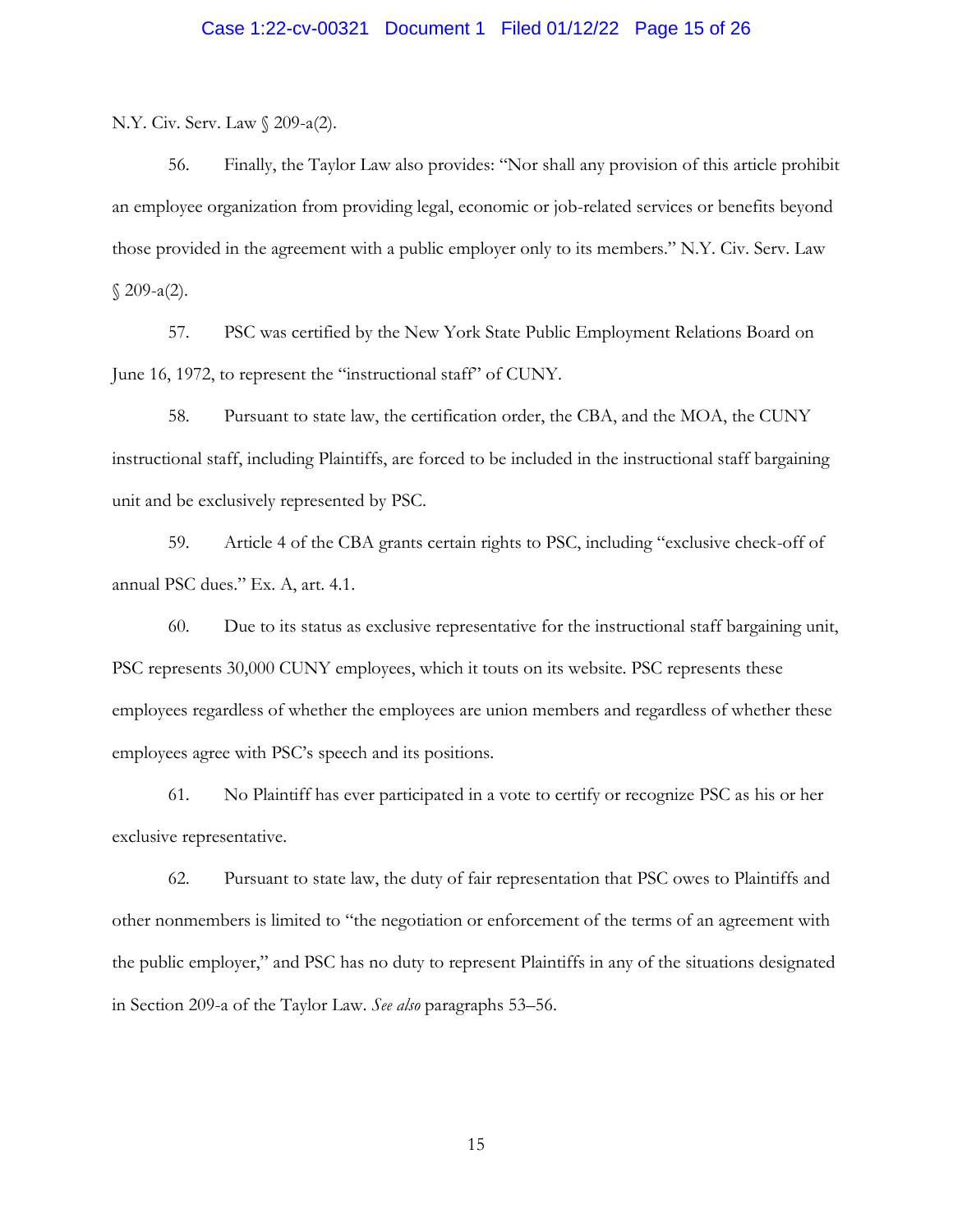# Case 1:22-cv-00321 Document 1 Filed 01/12/22 Page 16 of 26

63. Plaintiffs believe that PSC does not and cannot represent their interests, beliefs, or needs related to the terms and conditions of their employment or in interactions with their Employer.

64. Plaintiffs' forced inclusion in their bargaining unit does a disservice to them and causes them to be disadvantaged in their terms and conditions of employment and in their relations with their fellow employees and the general public.

65. Plaintiffs object to being forced into a bargaining unit with other CUNY employees whose interests in terms and conditions of employment differ from their own.

66. Plaintiffs strongly disagree with PSC on many issues, including those related to the terms and conditions of employment and to PSC's political positions, advocacy, and public speech.

67. Plaintiffs believe that PSC's actions, including the Resolution, subject the Jewish Plaintiffs to hostility in the workplace and in the general public, and single them out for opprobrium, discrimination, and hatred based upon their religious, ethnic, and/or moral beliefs and identity.

68. Due to PSC's status as Plaintiffs' exclusive representative, Plaintiffs have no ability to represent themselves in connection with their terms and conditions of employment with their Employer or to associate with a different collective bargaining representative of their choosing. Under New York law, Plaintiffs are forced to accept PSC's representation even though they vehemently disagree with its speech, actions, and positions in negotiations and elsewhere.

69. PSC's statutory entitlement to speak and bargain exclusively with CUNY as Plaintiffs' sole and mandatory representative deprives Plaintiffs of their ability to speak and bargain with CUNY regarding their terms and conditions of employment, both individually and through other associations they might choose.

70. Plaintiffs do not want to be associated with PSC in any way, including having PSC as their exclusive representative or through forced financial support of PSC or its affiliates.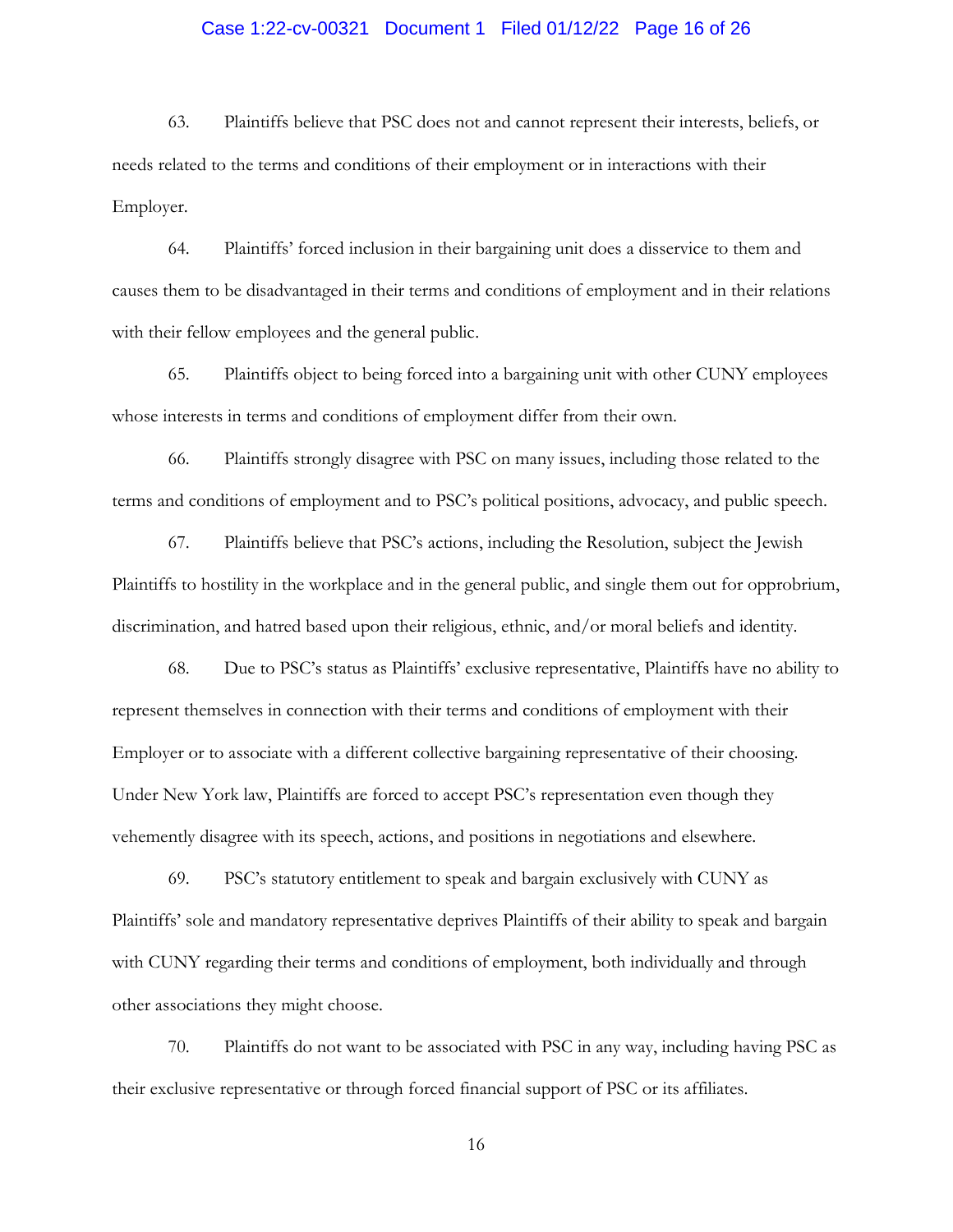# Case 1:22-cv-00321 Document 1 Filed 01/12/22 Page 17 of 26

71. Plaintiffs do not want to be associated with all members of their bargaining unit.

#### **Certain Plaintiffs Cannot End Financial Support of PSC**

72. Pursuant to the CBA, the MOA, state law, and/or other agreements between Defendants, the City of New York, through its Office of Payroll Administration ("OPA"), oversees or oversaw the deduction of union dues and/or fees from Plaintiff A. Goldstein for PSC, and transmits or transmitted them to PSC.

73. Pursuant to the CBA, the MOA, state law, and/or other agreements between Defendants, Defendant DiNapoli oversees or oversaw the deduction of union dues and/or fees from Plaintiffs Kass-Shraibman and Langbert for PSC and transmits or transmitted them to PSC.

74. The City of New York and Defendant DiNapoli have denied requests of Plaintiffs and other CUNY employees to end union dues deductions from their wages unless authorized by PSC.

75. After Plaintiff A. Goldstein resigned his union membership, the City continued to deduct union dues from his wages.

76. After Plaintiffs Kass-Shraibman and Langbert resigned their union memberships, Defendant DiNapoli continued to deduct union dues from their wages.

77. Since the resignations of Plaintiffs A. Goldstein, Kass-Shraibman, and Langbert, the City and Defendant DiNapoli transmitted and/or continues to transmit union dues deducted from their wages to PSC.

78. Since the resignations of Plaintiffs A. Goldstein, Kass-Shraibman, and Langbert, PSC has continued to accept union dues deducted from their wages.

79. Acting in concert under color of state law, Defendants PSC and the City or DiNapoli have taken and continue to take and/or have accepted and continue to accept union dues from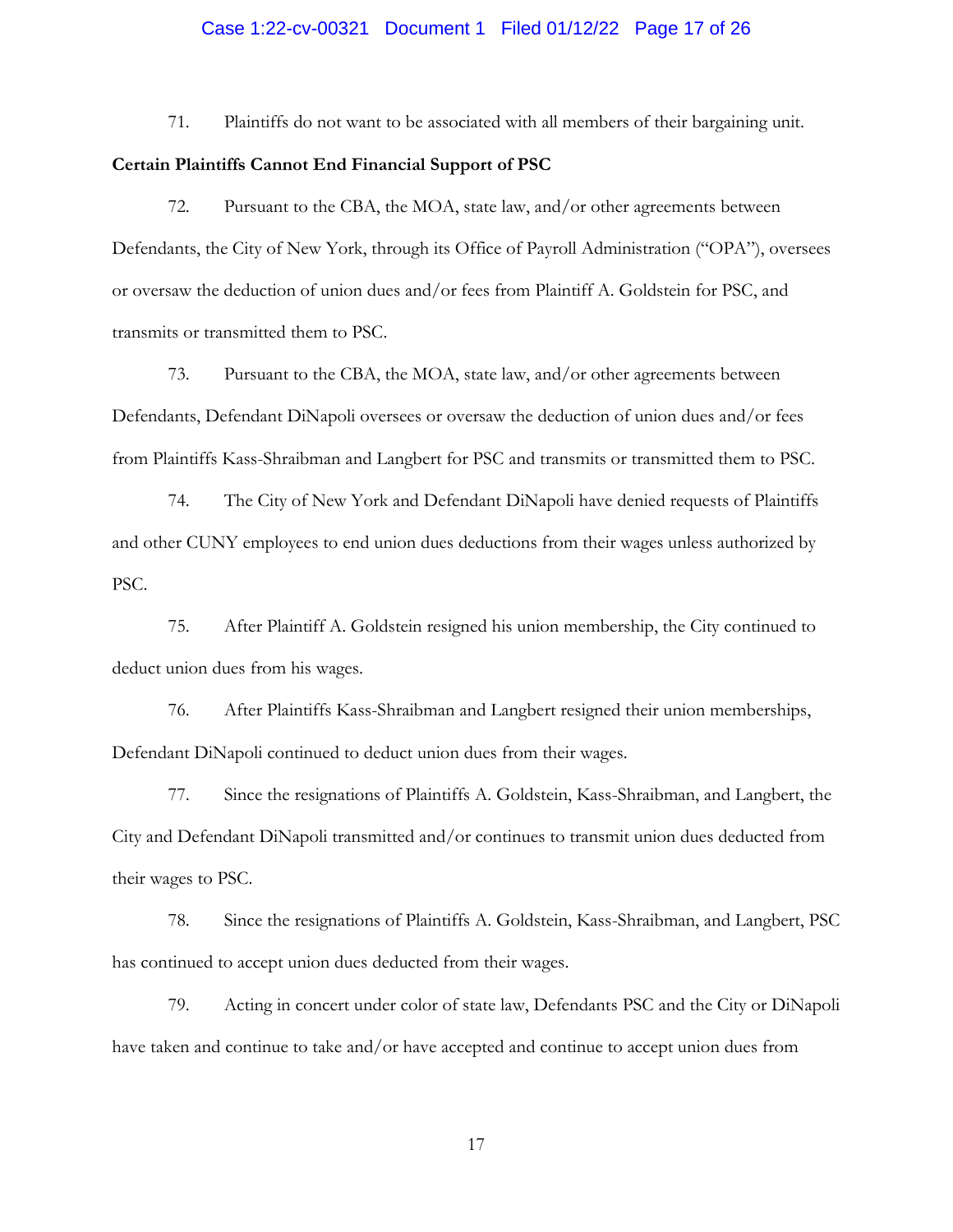## Case 1:22-cv-00321 Document 1 Filed 01/12/22 Page 18 of 26

certain Plaintiffs' wages as a condition of employment pursuant to state law, the CBA, the MOA,

and other agreements between them, and/or their joint policies and practices.

80. Defendants PSC and the City or DiNapoli have taken and continue to take and have accepted and continue to accept union dues from Plaintiffs' wages even though the seizure of union dues from their wages was and is against Plaintiffs' wills and without their consent.

81. Plaintiffs object to being forced to fund PSC, including any of its speech and activities, for any purpose.

#### **CLAIMS FOR RELIEF**

## **COUNT ONE Compelled Association with Exclusive Representative** (Violation of 42 U.S.C. § 1983 and the First and Fourteenth Amendments to the United States Constitution)

82. Plaintiffs re-allege and incorporate by reference all allegations contained in the foregoing paragraphs of this Complaint as if fully set forth herein.

83. The First Amendment protects "[t]he right to eschew association for expressive purposes," *Janus v. AFSCME, Council 31*, 138 S. Ct. 2448, 2463 (2018), because the "[f]reedom of association . . . plainly presupposes a freedom not to associate." *Roberts v. United States Jaycees*, 468 U.S. 609, 623 (1984).

84. "[M]andatory associations are permissible only when they serve a 'compelling state interes[t] . . . that cannot be achieved through means significantly less restrictive of associational freedoms.'" *Knox v. SEIU, Loc. 1000*, 567 U.S. 298, 310 (2012) (alterations in original) (quoting *Roberts*, 468 U.S. at 623).

85. In the context of public-sector unions, the Supreme Court has recognized that "[d]esignating a union as the employees' exclusive representative substantially restricts the rights of individual employees. Among other things, this designation means that individual employees may not be represented by any agent other than the designated union; nor may individual employees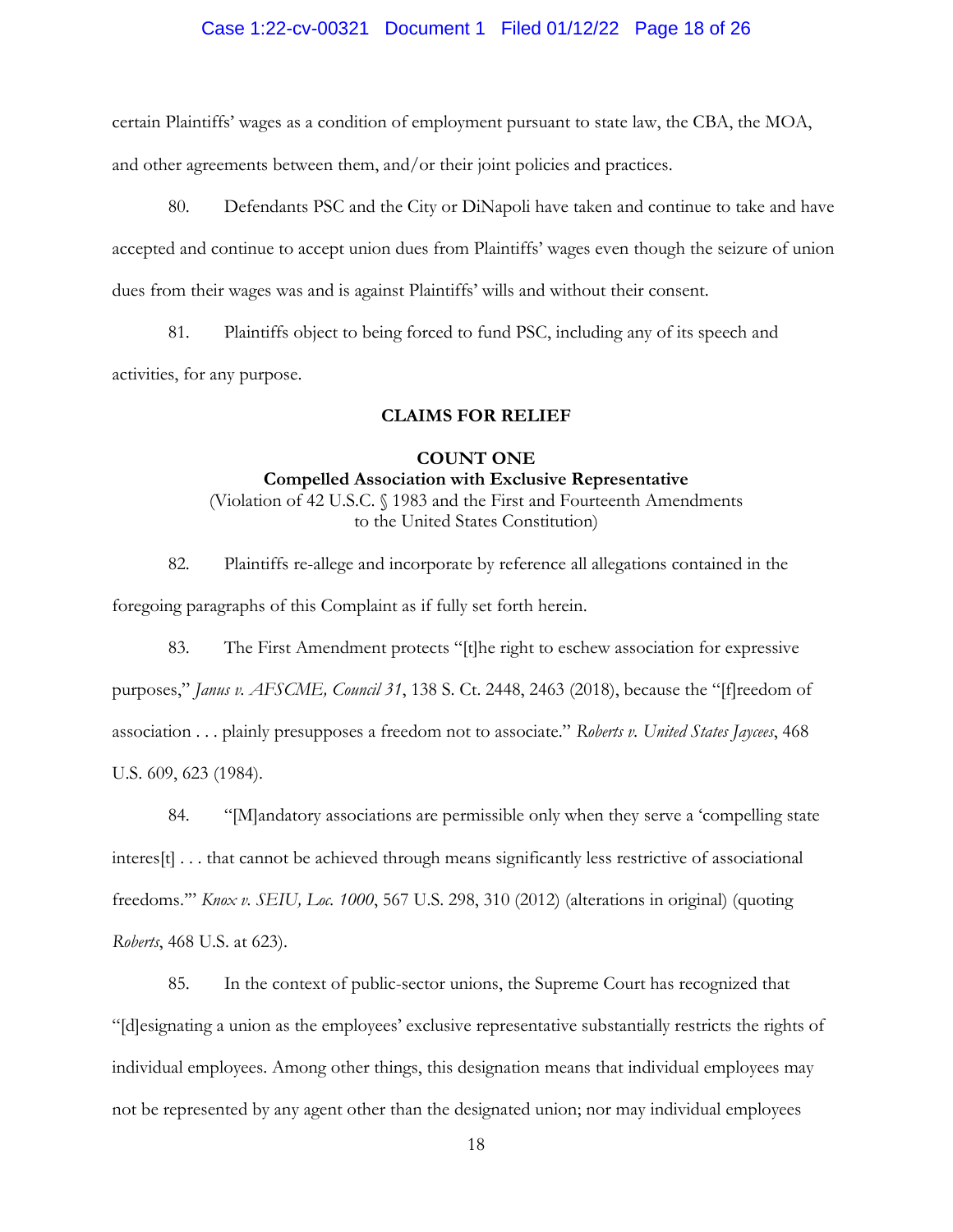# Case 1:22-cv-00321 Document 1 Filed 01/12/22 Page 19 of 26

negotiate directly with their employer." *Janus*, 138 S. Ct. at 2460. Indeed, such compelled union representation "extinguishes the individual employee's power to order his own relations with his employer." *NLRB v. Allis-Chalmers Mfg. Co*., 388 U.S. 175, 180 (1967).

86. The duty of fair representation "is a necessary concomitant of the authority that a union seeks when it chooses to serve as the exclusive representative of all the employees in a unit." *Janus*, 138 S. Ct. at 2469.

87. PSC's status as exclusive representative compels Plaintiffs to associate with PSC, and to therefore be associated with PSC's speech and PSC positions with which Plaintiffs vehemently disagree and that they believe to be anti-Semitic and anti-Israel.

88. PSC's status as exclusive representative compels Plaintiffs to speak and to petition the government because it authorizes PSC to speak for Plaintiffs and to petition the government for Plaintiffs.

89. PSC's status as exclusive representative attributes PSC's speech and petitioning to Plaintiffs.

90. PSC's status as exclusive representative diminishes Plaintiffs' own speech and petitioning.

91. PSC's status as exclusive representative restricts Plaintiffs' ability to associate, or not to associate, with a labor organization and with other members of the bargaining unit.

92. PSC's status as exclusive representative carries with it only a limited duty to fairly represent Plaintiffs and other nonmembers under the Taylor Law, which exacerbates the associational and other harms Plaintiffs suffer as a result of being compelled to accept PSC as their exclusive representative.

93. Defendants PSC, CUNY, Wirenius, Townley, and Zumbolo, by compelling Plaintiffs to accept PSC as their exclusive representative, have deprived and are depriving Plaintiffs of their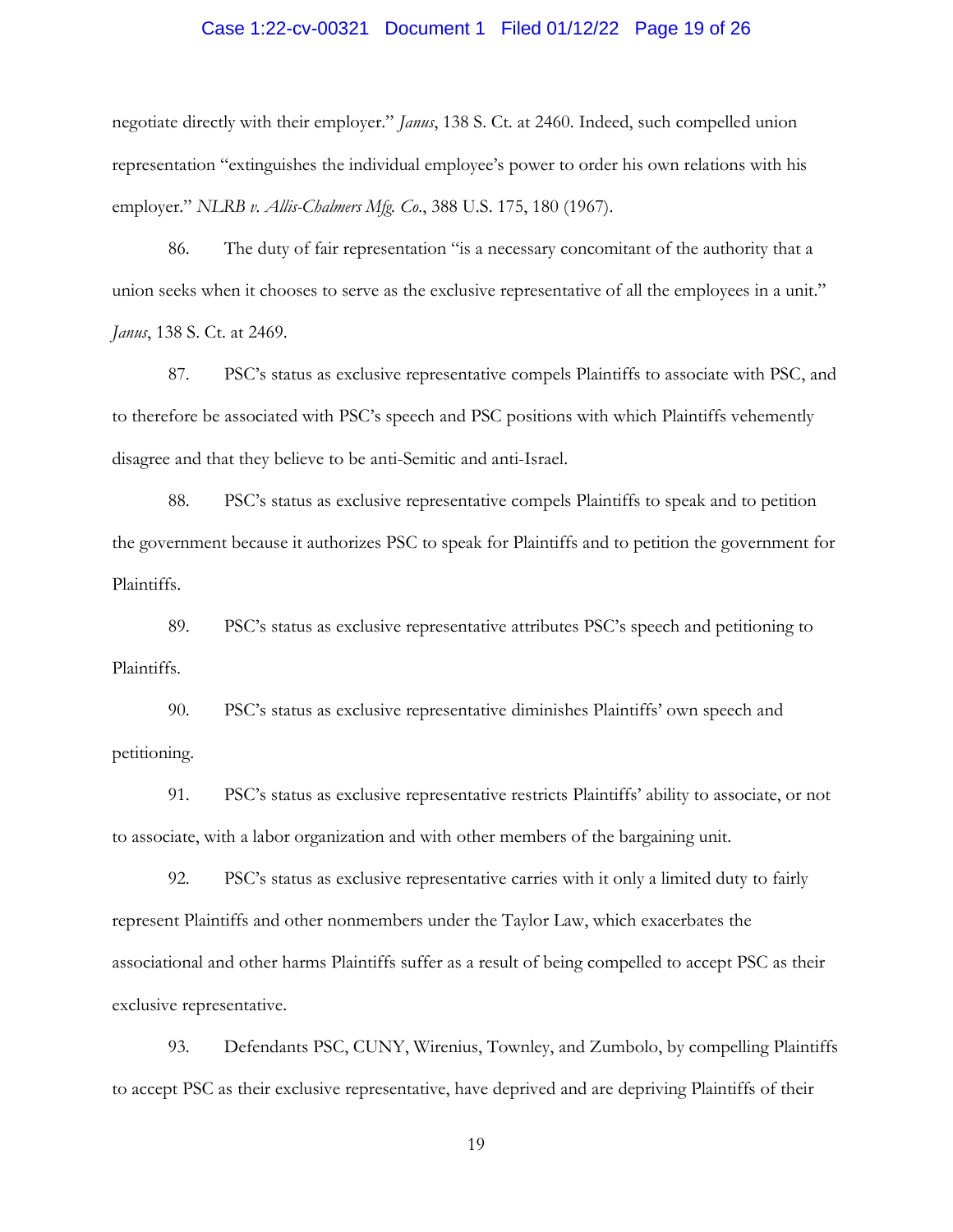## Case 1:22-cv-00321 Document 1 Filed 01/12/22 Page 20 of 26

First Amendment rights to free speech and association, as secured against state infringement by the Fourteenth Amendment to the United States Constitution and 42 U.S.C. § 1983.

94. Section 204 of the Taylor Law and the CBA are unconstitutional under the First and Fourteenth Amendments to the Constitution of the United States to the extent they authorize and empower PSC to act as Plaintiffs' exclusive representative.

95. Section 204 of the Taylor Law's provision of exclusive representation is unconstitutional under the First and Fourteenth Amendments to the Constitution of the United States because Section 209-a of the Taylor Law limits the duty of fair representation that PSC owes to Plaintiffs.

96. As a direct result of the concerted actions of Defendants PSC, CUNY, Wirenius, Townley, and Zumbolo, taken pursuant to state law, the certification order, CBA, MOA, and/or other agreements between Defendants, and their joint policies and practices, Plaintiffs are suffering irreparable harm, damage, and injury inherent in the violation of First and Fourteenth Amendment rights, for which there is no adequate remedy at law.

97. If not enjoined by this Court, Defendants PSC, CUNY, Wirenius, Townley, and Zumbolo and/or their agents will continue to effect the aforementioned deprivations and abridgments of Plaintiffs' constitutional rights, thereby causing them to suffer irreparable harm for which there is no adequate remedy at law.

> **COUNT TWO Compelled Association with Bargaining Unit** (Violation of 42 U.S.C. § 1983 and the First and Fourteenth Amendments to the United States Constitution)

98. Plaintiffs re-allege and incorporate by reference all allegations contained in the foregoing paragraphs of this Complaint as if fully set forth herein.

99. Under New York law, and specifically Section 204 of the Taylor Law, PERB, through Defendants Wirenius, Townley, and Zumbolo, and/or their predecessors, issued the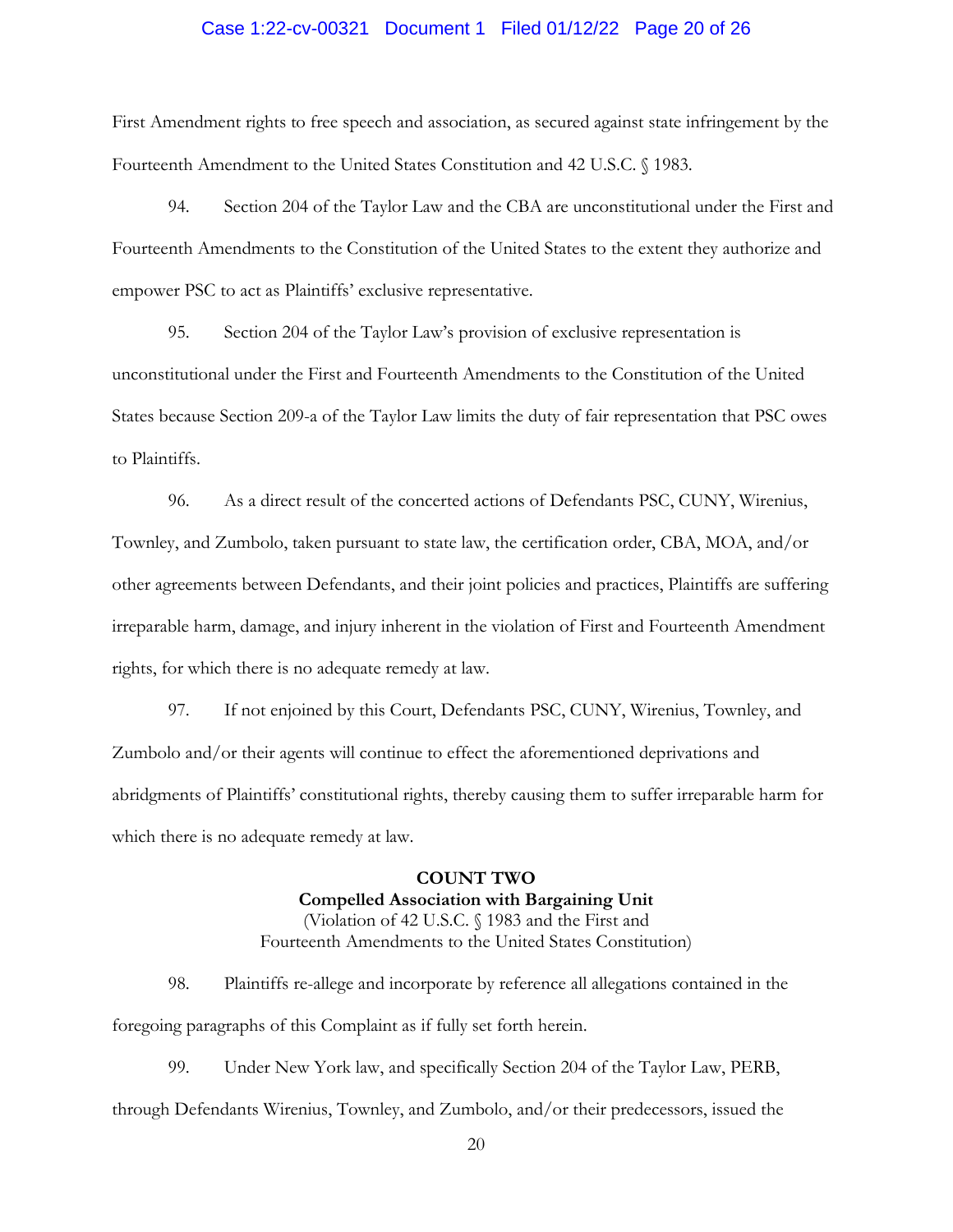## Case 1:22-cv-00321 Document 1 Filed 01/12/22 Page 21 of 26

certification order that defined the "instructional staff" bargaining unit at CUNY and designated PSC as the exclusive representative for that unit.

100. Because Plaintiffs' positions are defined as "instructional staff" under the certification order and the CBA and/or MOA, it is a term and condition of employment for Plaintiffs that they must be in the bargaining unit with tens of thousands of other CUNY employees, regardless of whether they desire to be included or whether they have shared economic, political, or employment interests with other employees in the unit.

101. Because Plaintiffs' positions are defined as "instructional staff" under the certification order and the CBA and/or MOA, as required by the Taylor Law, only PSC may negotiate with CUNY regarding the terms and conditions of Plaintiffs' employment.

102. PSC's status as exclusive representative of Plaintiffs' bargaining unit compels Plaintiffs to associate with other employees within the bargaining unit and restricts their ability not to associate with other employees in the bargaining unit.

103. Plaintiffs oppose being forced to associate with other employees within the bargaining unit who do not share their political views and who espouse views Plaintiffs believe to be anti-Semitic or anti-Israel.

104. Plaintiffs also oppose being forced into the same bargaining unit with CUNY instructional staff, such as part-time adjuncts, whose employment interests diverge from their own.

105. Defendants PSC, CUNY, Wirenius, Townley, and Zumbolo, by compelling Plaintiffs to associate with employees in the bargaining unit whose views they oppose and whose interests are not aligned with Plaintiffs, have deprived and are depriving Plaintiffs of their First Amendment rights to free speech and association, as secured against state infringement by the Fourteenth Amendment to the United States Constitution and 42 U.S.C. § 1983.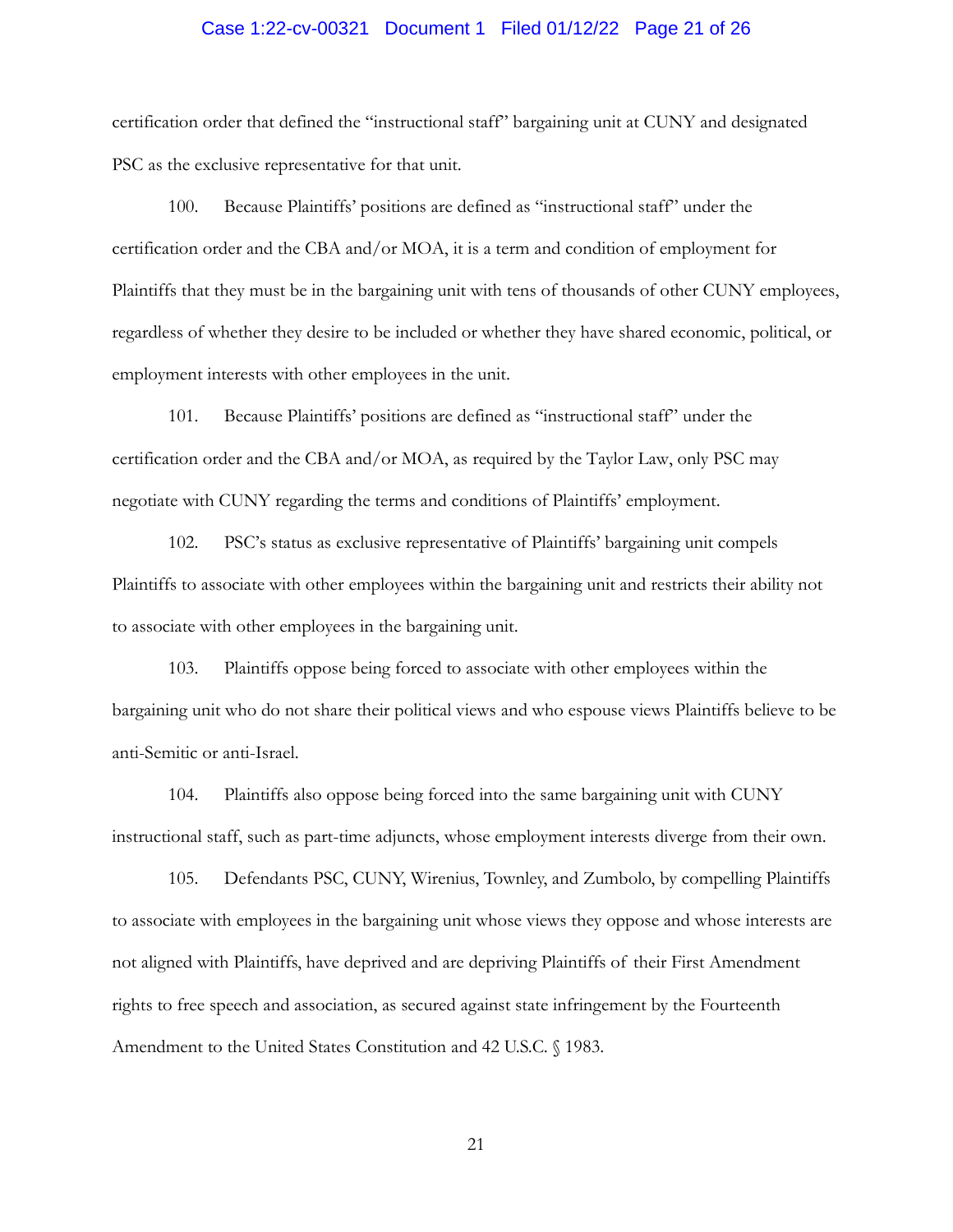## Case 1:22-cv-00321 Document 1 Filed 01/12/22 Page 22 of 26

106. As a direct result of the concerted actions of Defendants PSC, CUNY, Wirenius,

Townley, and Zumbolo, taken pursuant to state law, the CBA, MOA, the certification order, and/or other agreements between Defendants, and their joint policies and practices, Plaintiffs are suffering irreparable harm, damage, and injury inherent in the violation of First and Fourteenth Amendment rights, for which there is no adequate remedy at law.

107. If not enjoined by this Court, Defendants PSC, CUNY, Wirenius, Townley, and Zumbolo and/or their agents will continue to effect the aforementioned deprivations and abridgments of Plaintiffs' constitutional rights, thereby causing them to suffer irreparable harm for which there is no adequate remedy at law.

# **COUNT THREE Compelled Financial Support of Union Speech** by Plaintiffs A. Goldstein, Kass-Shraibman, and Langbert

(Violation of 42 U.S.C. § 1983 and the First and Fourteenth Amendments to the United States Constitution)

108. Plaintiffs A. Goldstein, Kass-Shraibman, and Langbert re-allege and incorporate by reference all allegations contained in the foregoing paragraphs of this Complaint as if fully set forth herein.

109. The United States Supreme Court held that the First Amendment to the Constitution of the United States prohibits the government and unions from compelling public employees to pay dues or fees to a union as a condition of employment. *See Janus*, 138 S. Ct. at 2486.

110. The First Amendment requires that "[n]either an agency fee nor any other payment to the union may be deducted from a nonmember's wages, nor may any other attempt be made to collect such a payment, unless the employee affirmatively consents to pay." *Janus*, 138 S. Ct. at 2486.

111. There is no state interest, compelling or otherwise, justifying the state's requirement that individuals remain members of or provide financial support to a private organization, including a labor organization, for any length of time.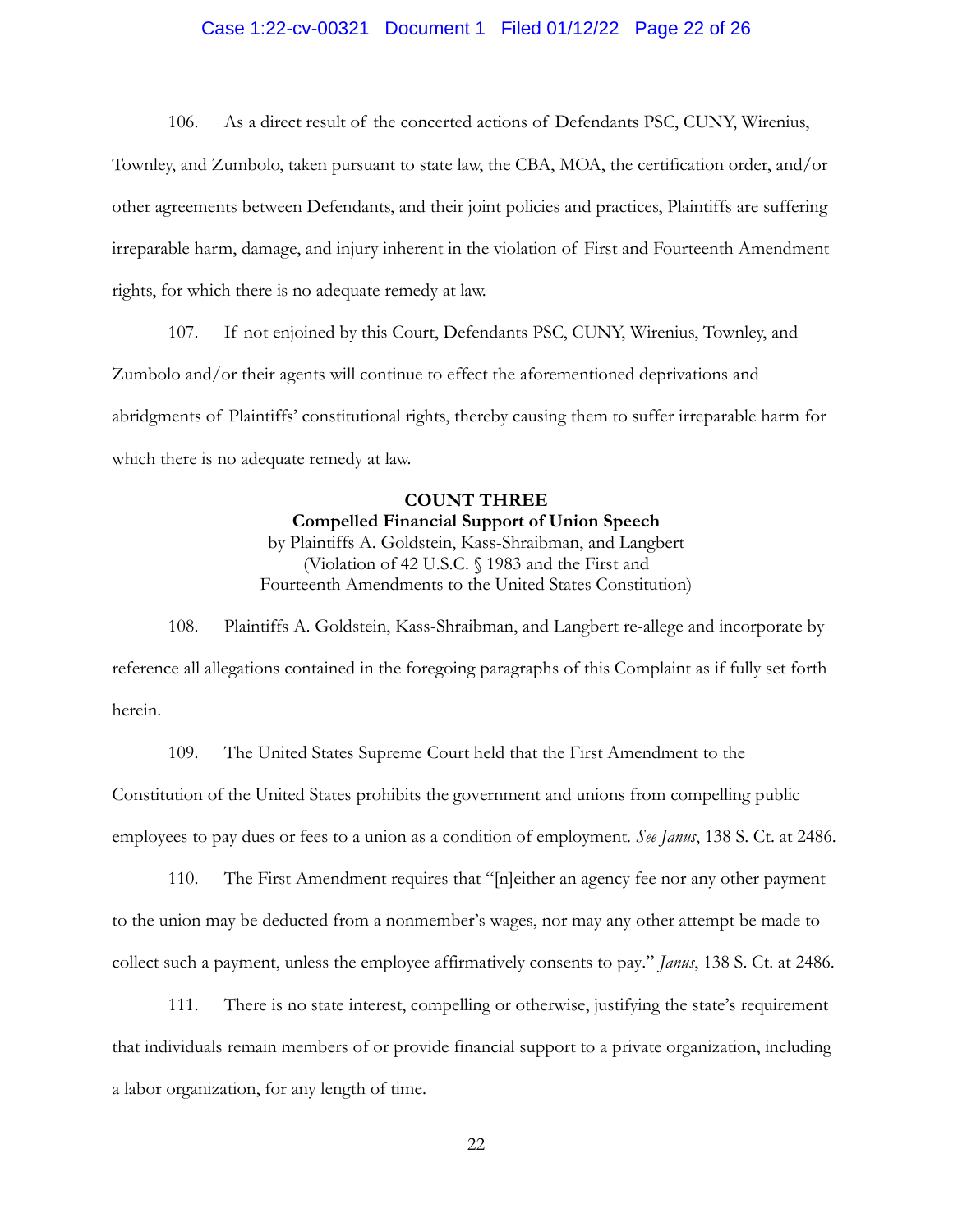# Case 1:22-cv-00321 Document 1 Filed 01/12/22 Page 23 of 26

112. Sections 201 and 208 of the Taylor Law authorize Defendants to compel employees to continue to financially support a union even after they provide notice that they resigned their union membership and want to end financial support of the union.

113. Defendants PSC and the City or DiNapoli compelled these Plaintiffs to financially support PSC and its speech, as nonmembers and over their objections, by seizing payments for PSC from these Plaintiffs' wages after they provided notice that they resigned their membership in PSC and did not consent to union dues deductions.

114. Defendants PSC and the City or DiNapoli, by compelling these Plaintiffs to financially support PSC and its speech as nonmembers and over their objections, deprived these Plaintiffs of their First Amendment rights to free speech and association, as secured against state infringement by the Fourteenth Amendment to the United States Constitution and 42 U.S.C. § 1983.

115. At no time did Plaintiffs A. Goldstein, Kass-Shraibman, and Langbert waive their First Amendment right to refrain from financially supporting PSC and its speech. A valid waiver of constitutional rights requires clear and compelling evidence that a putative waiver was voluntary, knowing, and intelligent and that enforcement of the waiver is not against public policy. Defendants cannot prove, by clear and compelling evidence, that these Plaintiffs voluntarily, knowingly, and intelligently waived their First Amendment right or that enforcement of any such waiver is consistent with public policy.

116. Sections 201 and 208 of the Taylor Law are unconstitutional under the First and Fourteenth Amendments to the Constitution of the United States to the extent they authorize Defendants PSC and the City or DiNapoli to compel public employees to continue to financially support PSC and its speech over their objections and after they resigned their union membership.

117. As a direct result of the concerted actions of Defendants PSC, the City, and/or DiNapoli, taken pursuant to state law, the CBA, MOA, and/or other agreements between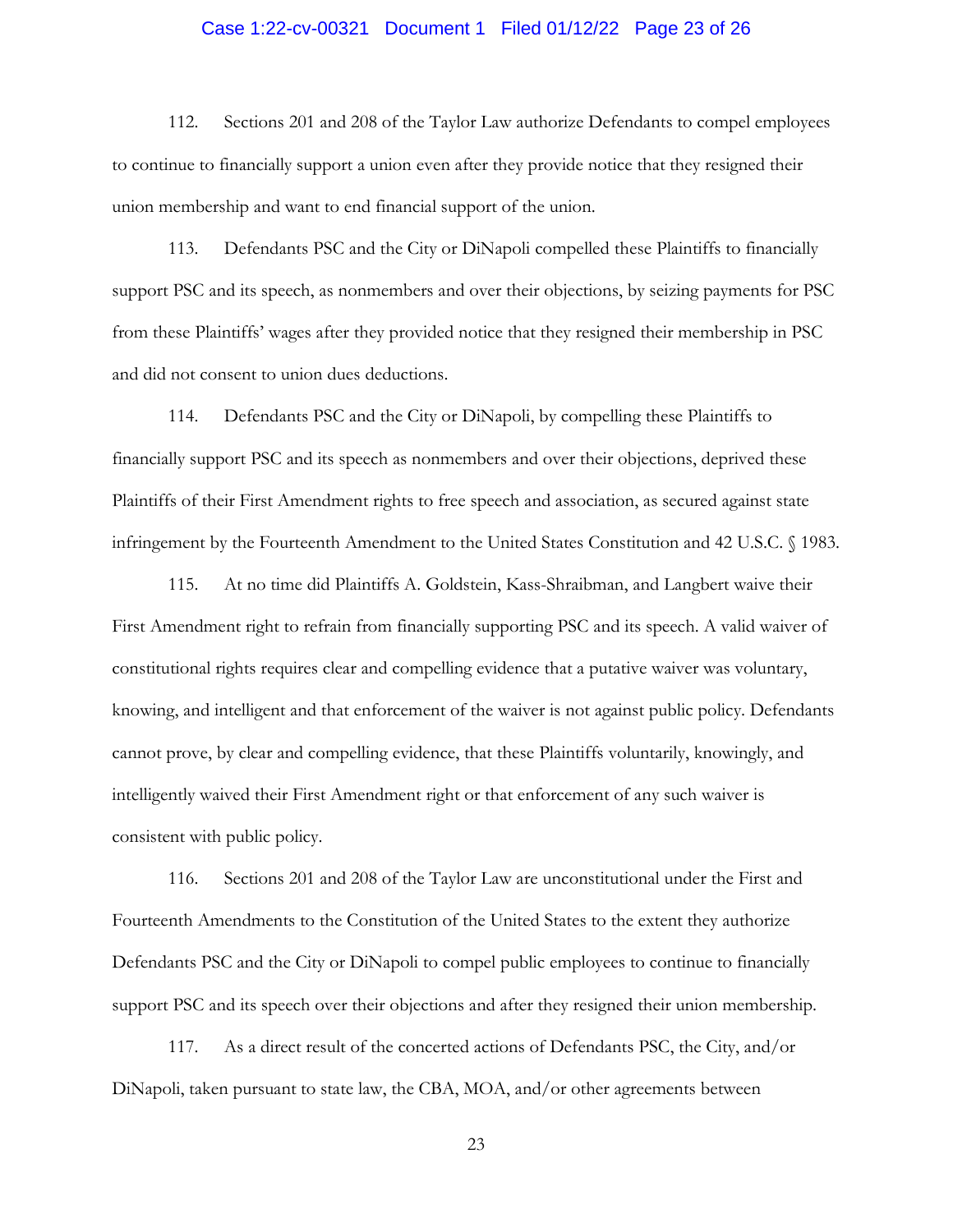#### Case 1:22-cv-00321 Document 1 Filed 01/12/22 Page 24 of 26

Defendants, and their joint policies and practices, these Plaintiffs are in imminent danger of suffering irreparable harm, damage, and injury inherent in the violation of First and Fourteenth Amendment rights, for which there is no adequate remedy at law.

118. If not enjoined by this Court, Defendants and/or their agents and officials will continue to effect the deprivations and abridgments of these Plaintiffs' constitutional rights, thereby causing irreparable harm, damage, and injury for which there is no adequate remedy at law.

#### **PRAYER FOR RELIEF**

WHEREFORE, Plaintiffs pray that this Court order the following relief:

A. **Declaratory:** A judgment based upon the actual, current, and *bona fide* controversy between the parties as to the legal relations among them, pursuant to 28 U.S.C. § 2201 and Federal Rule of Civil Procedure 57, declaring that:

i. the certification and recognition of PSC as Plaintiffs' exclusive representative by Defendants PSC, CUNY, Wirenius, Townley, and Zumbolo, pursuant to the Taylor Law, CBA, and MOA violate Plaintiffs' First Amendment rights of free speech and free association and are unconstitutional;

ii. Defendants PSC, CUNY, Wirenius, Townley, and Zumbolo violate Plaintiffs' First Amendment rights of free speech and free association by compelling them to associate with other employees in the bargaining unit for purposes of speech and expressive activities;

iii. Section 204 of the Taylor Law is unconstitutional under the First Amendment to the United States Constitution to the extent that it requires or authorizes PSC to be Plaintiffs' exclusive representative and compels Plaintiffs to associate with other employees in the bargaining unit for purposes of speech and expressive activities; and

iv. any taking of union dues from any Plaintiffs after their resignation of membership in PSC violates those Plaintiffs' rights under the First and Fourteenth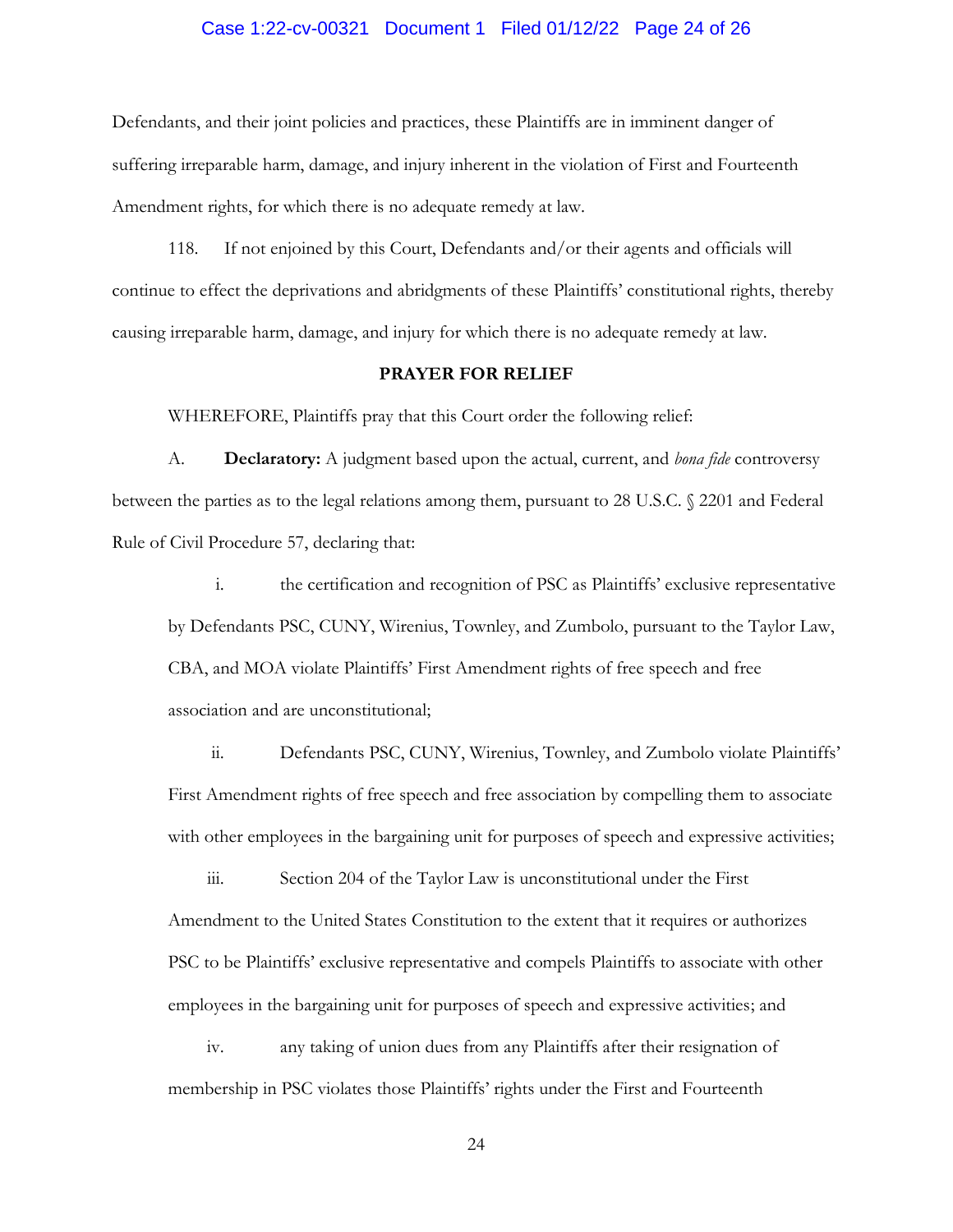# Case 1:22-cv-00321 Document 1 Filed 01/12/22 Page 25 of 26

Amendments of the United States Constitution, and that any provisions of the Taylor Law, the CBA and/or MOA, other agreements between Defendants, and/or any other purported authorizations that allow or require such deductions of union dues from Plaintiffs' wages are unconstitutional.

B. **Injunctive:** A permanent injunction enjoining Defendants, their officers, employees, agents, attorneys, and all others acting in concert with them, from:

i. engaging in any of the activities listed in Part A above that the Court declares illegal;

ii. certifying or recognizing PSC, or any other union, as Plaintiffs' exclusive representative without their consent; and

iii. enforcing any provisions in the Taylor Law, the CBA or MOA, other agreements between Defendants, and/or Defendants' policies and practices that require Plaintiffs to provide financial support to PSC.

C. **Monetary:** A judgment against Defendants PSC, CUNY, and the City, awarding Plaintiffs nominal and compensatory damages, including but not limited to the dues seized from the wages of Plaintiffs A. Goldstein, Kass-Shraibman, and Langbert after they resigned their membership in PSC and revoked their dues deduction authorizations, for the injuries sustained as a result of Defendants' unlawful interference with and deprivation of their constitutional and civil rights, plus interest thereon, and such amounts as principles of justice and compensation warrant.

D. **Attorneys' Fees and Costs:** A judgment awarding Plaintiffs their costs and reasonable attorneys' fees under 42 U.S.C. § 1988.

E. **Other:** Such other and further relief as the Court may deem just and proper.